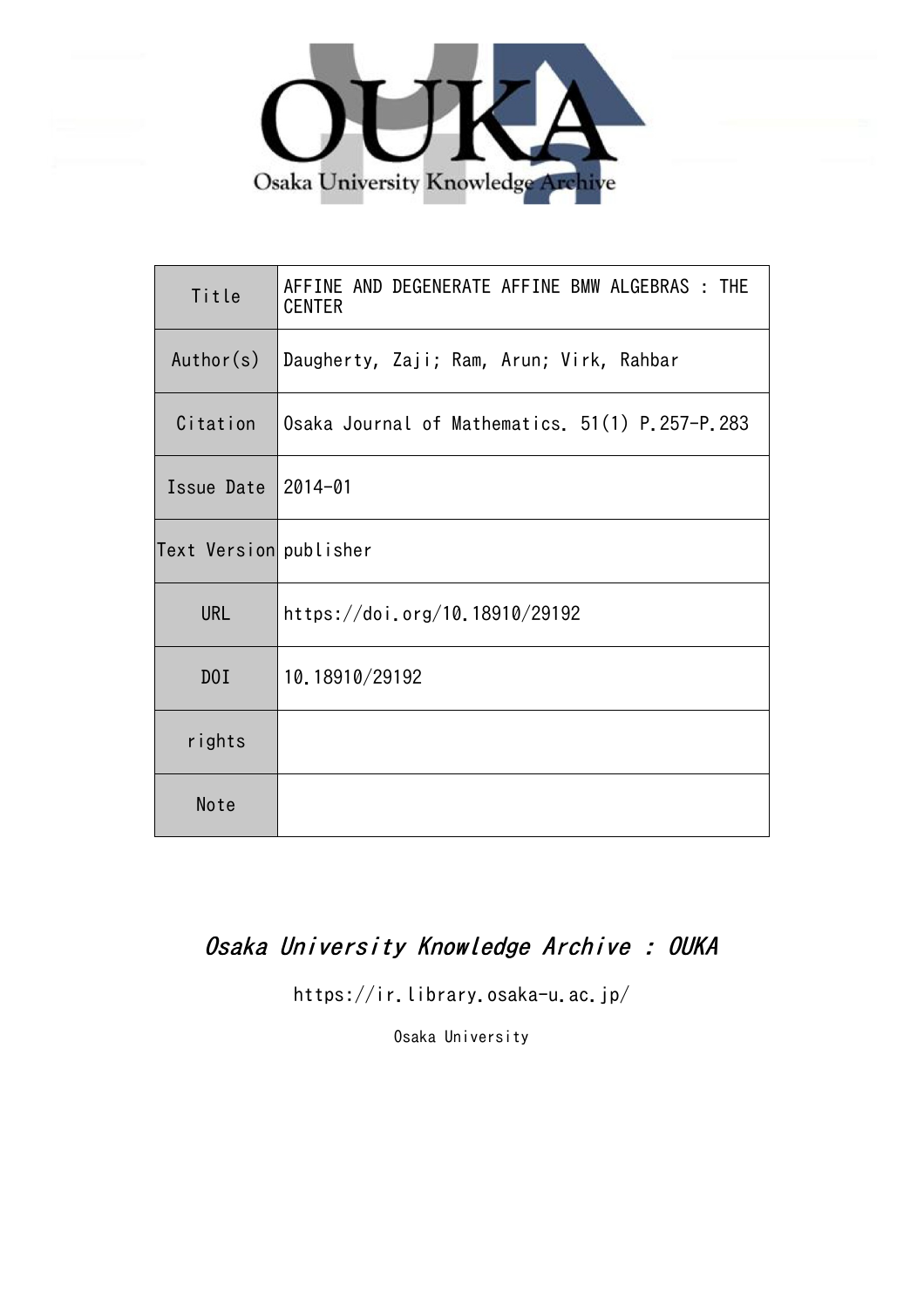Daugherty, Z., Ram, A. and Virk, R. Osaka J. Math. **51** (2014), 257–283

# **AFFINE AND DEGENERATE AFFINE BMW ALGEBRAS: THE CENTER**

## ZAJJ DAUGHERTY, ARUN RAM and RAHBAR VIRK

(Received October 2, 2011, revised August 7, 2012)

#### **Abstract**

The degenerate affine and affine BMW algebras arise naturally in the context of Schur–Weyl duality for orthogonal and symplectic Lie algebras and quantum groups, respectively. Cyclotomic BMW algebras, affine Hecke algebras, cyclotomic Hecke algebras, and their degenerate versions are quotients. In this paper the theory is unified by treating the orthogonal and symplectic cases simultaneously; we make an exact parallel between the degenerate affine and affine cases via a new algebra which takes the role of the affine braid group for the degenerate setting. A main result of this paper is an identification of the centers of the affine and degenerate affine BMW algebras in terms of rings of symmetric functions which satisfy a "cancellation property" or "wheel condition" (in the degenerate case, a reformulation of a result of Nazarov). Miraculously, these same rings also arise in Schubert calculus, as the cohomology and K-theory of isotropic Grassmannians and symplectic loop Grassmannians. We also establish new intertwiner-like identities which, when projected to the center, produce the recursions for central elements given previously by Nazarov for degenerate affine BMW algebras, and by Beliakova–Blanchet for affine BMW algebras.

#### **1. Introduction**

The degenerate affine BMW algebras  $W_k$  and the affine BMW algebras  $W_k$  arise naturally in the context of Schur–Weyl duality and the application of Schur functors to modules in category  $\mathcal O$  for orthogonal and symplectic Lie algebras and quantum groups (using the Schur functors of [41], [1], and [28]). The degenerate algebras  $W_k$  were introduced in [27] and the affine versions  $W_k$  appeared in [28], following foundational work of [17]–[19]. The representation theory of  $W_k$  and  $W_k$  contains the representation theory of any quotient: in particular, the degenerate cyclotomic BMW algebras  $W_{r,k}$ , the cyclotomic BMW algebras  $W_{r,k}$ , the degenerate affine Hecke algebras  $\mathcal{H}_k$ , the affine Hecke algebras  $H_k$ , the degenerate cyclotomic Hecke algebras  $H_{r,k}$ , and the cyclotomic Hecke algebras  $H_{r,k}$  as quotients. In [31, 34, 35, 2, 8] and other works, the representation theory of the affine BMW algebra is derived by cellular algebra techniques. As indicated in [28], the Schur–Weyl duality also provides a path to the representation theory of the affine BMW algebras as an image of the representation theory of category  $\mathcal O$  for orthogonal and symplectic Lie algebras and their quantum groups

<sup>2010</sup> Mathematics Subject Classification. 17B37.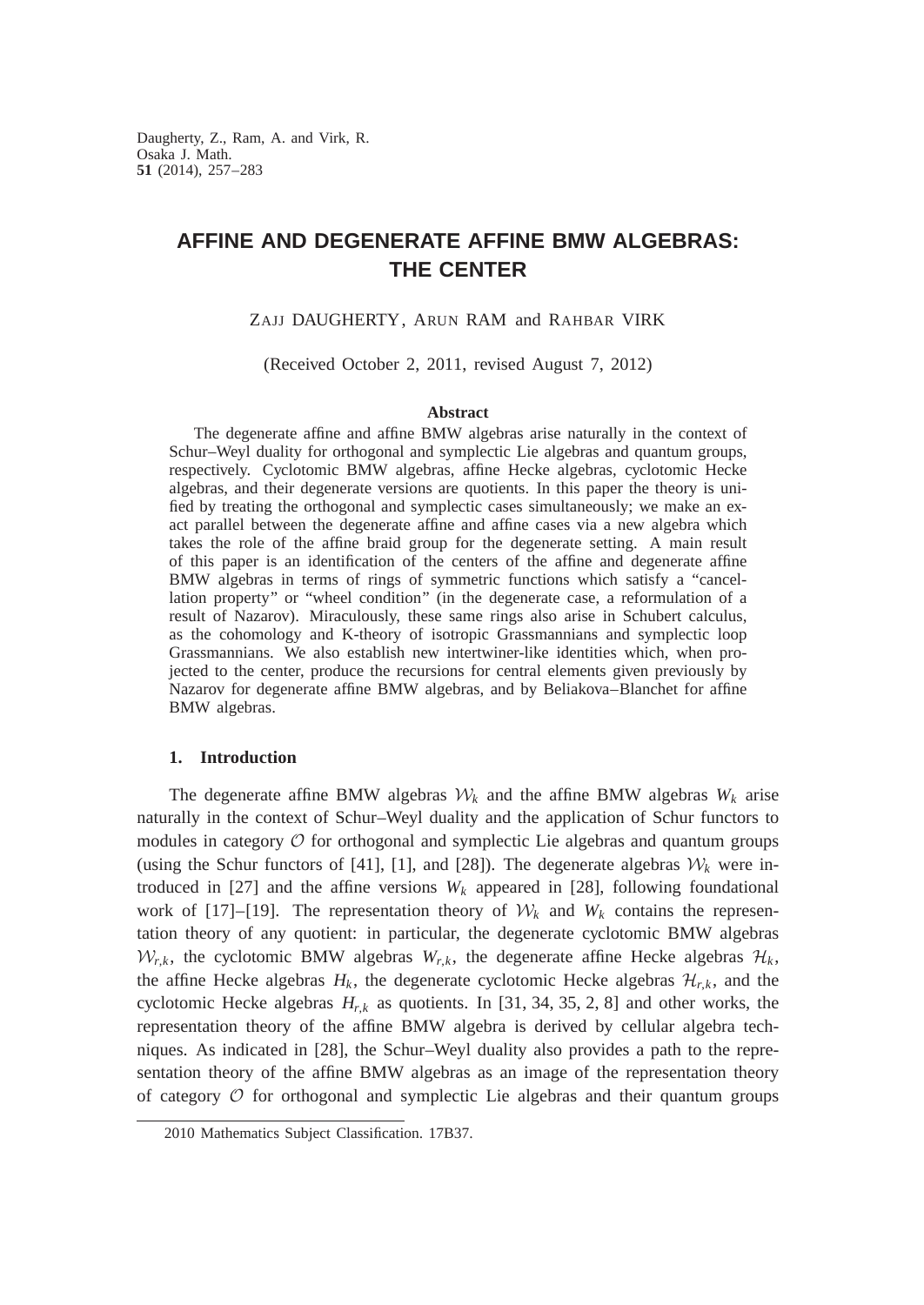in the same way that the affine Hecke algebras arise in Schur–Weyl duality with the enveloping algebra of gl*<sup>n</sup>* and its Drinfeld–Jimbo quantum group.

In the literature, the algebras  $W_k$  and  $W_k$  have often been treated separately. One of the goals of this paper is to unify the theory. To do this we have begun by adjusting the definitions of the algebras carefully to make the presentations match, relation by relation. In the same way that the affine BMW algebra is a quotient of the group algebra of the affine braid group, we have defined a new algebra, the degenerate affine braid algebra which has the degenerate affine BMW algebra and the degenerate affine Hecke algebras as quotients. We have done this carefully, to ensure that the Schur–Weyl duality framework is completely analogous for both the degenerate affine and the affine cases. We have also added a parameter  $\epsilon$  (which takes values  $\pm 1$ ) so that both the orthogonal and symplectic cases can be treated simultaneously. Our new presentations of the algebras  $W_k$  and  $W_k$  are given in Section 2.

In Section 3 we consider some remarkable recursions for generating central elements in the algebras  $W_k$  and  $W_k$ . These recursions were given by Nazarov [27] in the degenerate case, and then extended to the affine BMW algebra by Beliakova–Blanchet [4]. Another proof in the affine cyclotomic case appears in [35, Lemma 4.21] and, in the degenerate case, in [2, Lemma 4.15]. In all of these proofs, the recursion is obtained by a rather mysterious and tedious computation. We show that there is an "intertwiner" like identity in the full algebra which, when "projected to the center" produces the Nazarov recursions. Our approach provides new insight into where these recursions are coming from. Moreover, the proof is exactly analogous in both the degenerate and the affine cases, and includes the parameter  $\epsilon$ , so that both the orthogonal and symplectic cases are treated simultaneously.

In Section 4 we identify the center of the degenerate and affine BMW algebras. In the degenerate case this has been done in [27]. Nazarov stated that the center of the degenerate affine BMW algebra is the subring of the ring of symmetric functions generated by the odd power sums. We identify the ring in a different way, as the subring of symmetric functions with the Q-cancellation property, in the language of Pragacz [29]. This is a fascinating ring. Pragacz identifies it as the cohomology ring of orthogonal and symplectic Grassmannians; the same ring appears again as the cohomology of the loop Grassmannian for the symplectic group in [24, 22]; and references for the relationship of this ring to the projective representation theory of the symmetric group, the BKP hierarchy of differential equations, representations of Lie superalgebras, and twisted Gelfand pairs are found in [25, Chapter II §8]. For the affine BMW algebra, the Q-cancellation property can be generalized well to provide a suitable description of the center. From our perspective, one would expect that the ring which appears as the center of the affine BMW algebra should also appear as the K-theory of the orthogonal and symplectic Grassmannians and as the K-theory of the loop Grassmannian for the symplectic group, but we are not aware that these identifications have yet been made in the literature.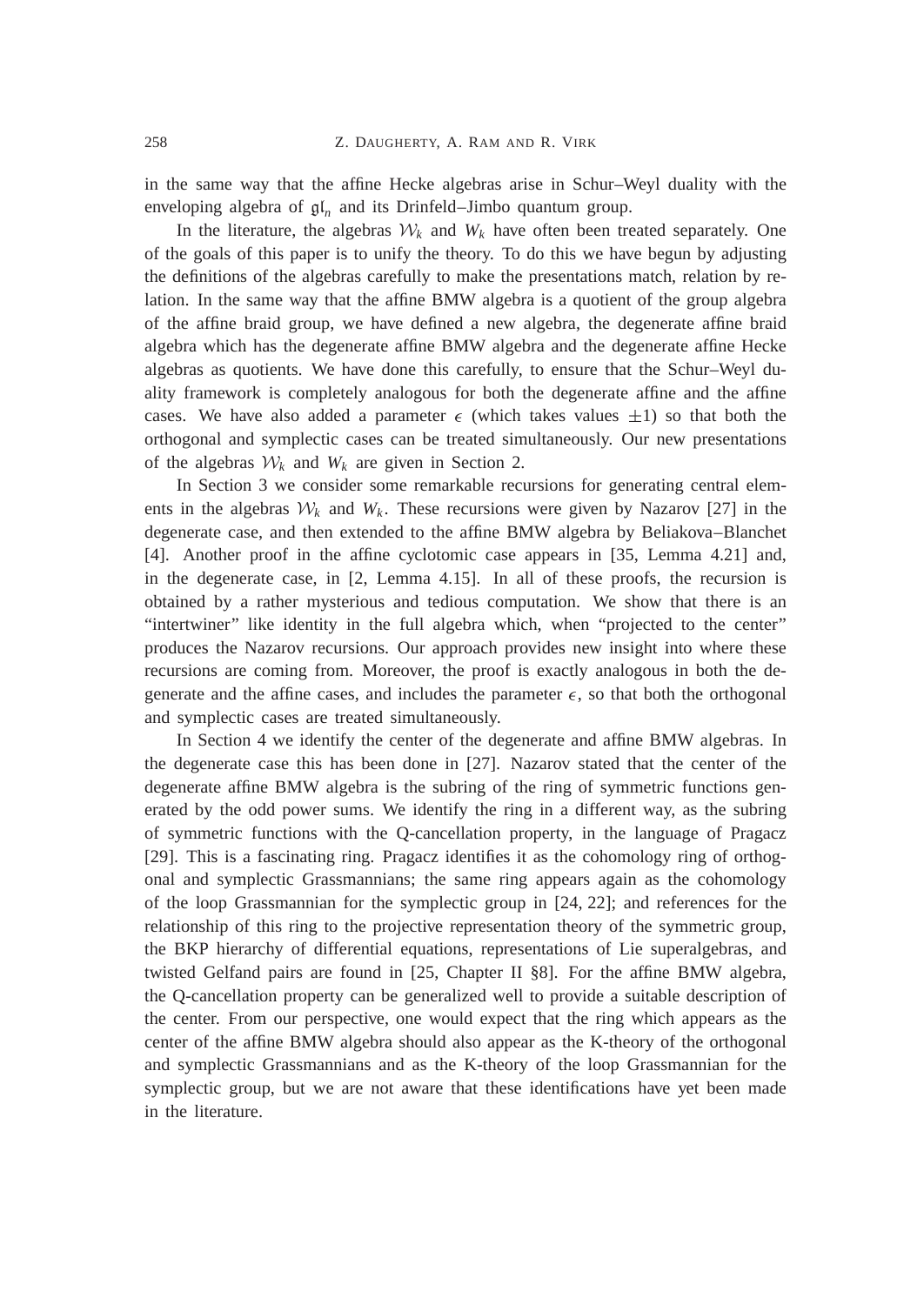The recent paper [31] classifies the irreducible representations of  $W_k$  by multisegments, and the recent paper [6] adds to this program of study by setting up commuting actions between the algebras  $W_k$  and  $W_k$  and the enveloping algebras of orthogonal and symplectic Lie algebras and their quantum groups, showing how the central elements which arise in the Nazarov recursions coincide with central elements studied in Baumann [3], and providing an approach to admissibility conditions by providing "universal admissible parameters" in an appropriate ground ring (arising naturally, from Schur–Weyl duality, as the center of the enveloping algebra, or quantum group). We would also like to mention the recent paper of A. Sartori [36] which establishes similar results in the case of the degenerate affine walled Brauer algebra and the recent work of M. Ehrig and C. Stroppel [7] which studies these algebras in the context of categorification.

#### **2. Affine and degenerate affine BMW algebras**

In this section, we define the affine Birman–Murakami–Wenzl (BMW) algebra  $W_k$ and its degenerate version  $\mathcal{W}_k$ . We have adjusted the definitions to unify the theory. In particular, in Section 2.2, we define a new algebra, the degenerate affine braid algebra  $\mathcal{B}_k$ , which has the degenerate affine BMW algebras  $\mathcal{W}_k$  and the degenerate affine Hecke algebras  $\mathcal{H}_k$  as quotients. The motivation for the definition of  $\mathcal{B}_k$  is that the affine BMW algebras  $W_k$  and the affine Hecke algebras  $H_k$  are quotients of the group algebra of affine braid group  $CB_k$ .

The definition of the degenerate affine braid algebra  $B_k$  also makes the Schur–Weyl duality framework completely analogous in both the affine and degenerate affine cases. Both  $\mathcal{B}_k$  and  $CB_k$  are designed to act on tensor space of the form  $M \otimes V^{\otimes k}$ . In the degenerate affine case this is an action commuting with a complex semisimple Lie algebra g, and in the affine case this is an action commuting with the Drinfeld–Jimbo quantum group  $U_q$ g. The degenerate affine and affine BMW algebras arise when g is  $\mathfrak{so}_n$  or  $\mathfrak{sp}_n$ and *V* is the first fundamental representation and the degenerate affine and affine Hecke algebras arise when g is  $\mathfrak{gl}_n$  or  $\mathfrak{sl}_n$  and V is the first fundamental representation. In the case when *M* is the trivial representation and  $\mathfrak g$  is  $\mathfrak{so}_n$ , the "Jucys–Murphy" elements  $y_1, \ldots, y_k$  in  $\mathcal{B}_k$  become the "Jucys-Murphy" elements for the Brauer algebras used in [27] and, in the case that  $\mathfrak{g} = \mathfrak{gl}_n$ , these become the classical Jucys–Murphy elements in the group algebra of the symmetric group. The Schur–Weyl duality actions are explained in [6].

**2.1.** The affine BMW algebra  $W_k$ . The *affine braid group*  $B_k$  is the group given by generators  $T_1, T_2, \ldots, T_{k-1}$  and  $X^{\varepsilon_1}$ , with relations

- (2.1)  $T_i T_j = T_j T_i$ , if  $j \neq i \pm 1$ ,
- $T_i T_{i+1} T_i = T_{i+1} T_i T_{i+1}, \quad \text{for} \quad i = 1, 2, \ldots, k-2,$
- $X^{\varepsilon_1}T_1X^{\varepsilon_1}T_1 = T_1X^{\varepsilon_1}T_1X^{\varepsilon_1},$
- (2.4)  $X^{\varepsilon_1}T_i = T_i X^{\varepsilon_1}$ , for  $i = 2, 3, ..., k 1$ .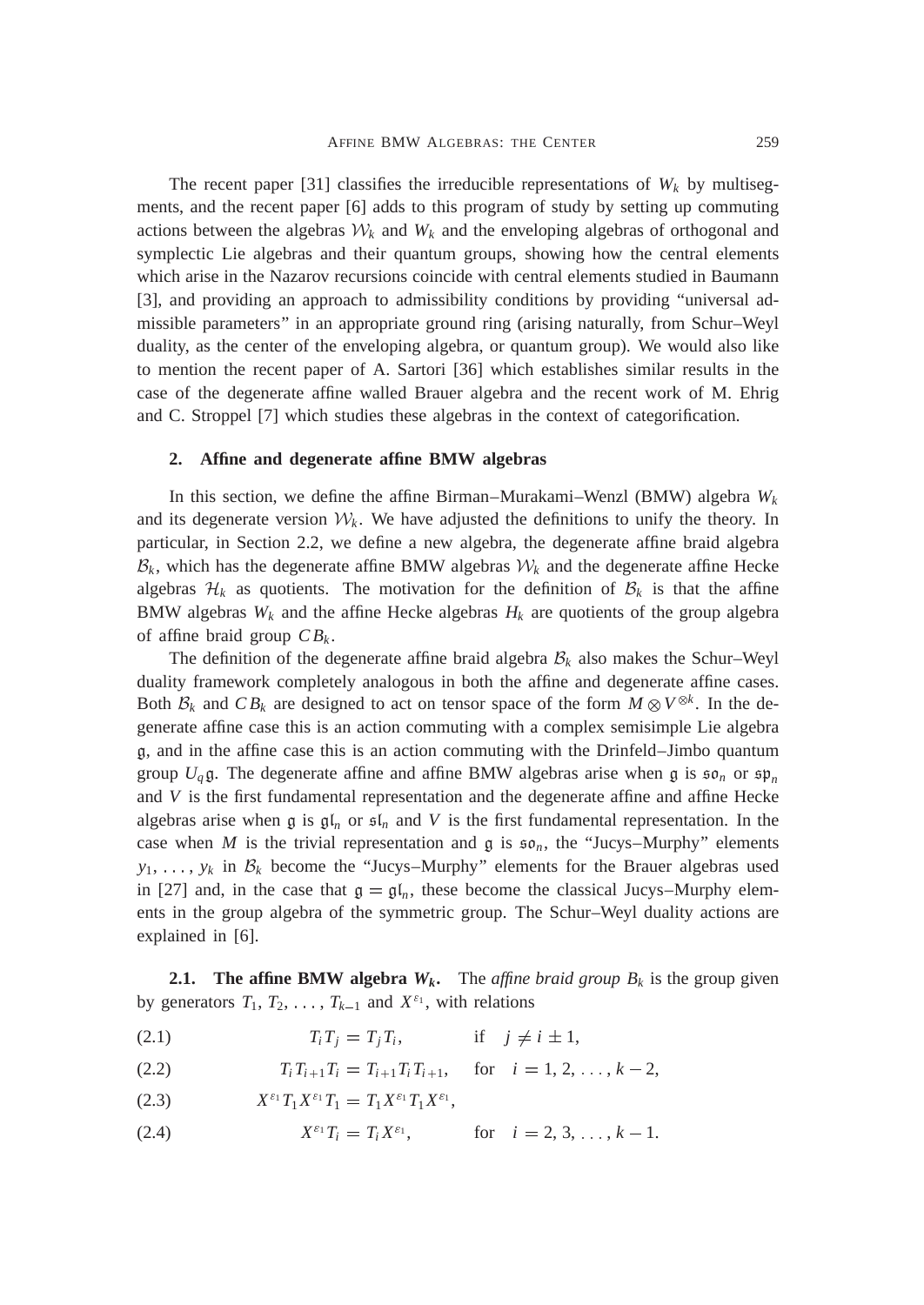Let *C* be a commutative ring and let  $CB_k$  be the group algebra of the affine braid group. Fix constants

$$
q, z \in C \quad \text{and} \quad Z_0^{(l)} \in C, \quad \text{for} \quad l \in \mathbb{Z},
$$

with *q* and *z* invertible. Let  $Y_i = zX^{\varepsilon_i}$  so that

$$
(2.5) \t Y_1 = zX^{\varepsilon_1}, \t Y_i = T_{i-1}Y_{i-1}T_{i-1}, \t \text{and} \t Y_iY_j = Y_jY_i, \t \text{for} \t 1 \le i, j \le k.
$$

In the affine braid group

$$
(2.6) \t\t T_i Y_i Y_{i+1} = Y_i Y_{i+1} T_i.
$$

Assume that  $q - q^{-1}$  is invertible in *C* and define  $E_i$  in the group algebra of the affine braid group by

$$
(2.7) \t\t T_i Y_i = Y_{i+1} T_i - (q - q^{-1}) Y_{i+1} (1 - E_i).
$$

The *affine BMW algebra*  $W_k$  is the quotient of the group algebra  $CB_k$  of the affine braid group  $B_k$  by the relations

$$
(2.8) \t E_i T_i^{\pm 1} = T_i^{\pm 1} E_i = z^{\mp 1} E_i, \quad E_i T_{i-1}^{\pm 1} E_i = E_i T_{i+1}^{\pm 1} E_i = z^{\pm 1} E_i,
$$

(2.9) 
$$
E_1 Y_1^l E_1 = Z_0^{(l)} E_1, \quad E_i Y_i Y_{i+1} = E_i = Y_i Y_{i+1} E_i.
$$

The *affine Hecke algebra*  $H_k$  is the affine BMW algebra  $W_k$  with the additional relations

(2.10) 
$$
E_i = 0
$$
, for  $i = 1, ..., k - 1$ .

Fix  $b_1, \ldots, b_r \in C$ . The *cyclotomic BMW algebra*  $W_{r,k}(b_1, \ldots, b_r)$  is the affine BMW algebra *W<sup>k</sup>* with the additional relation

$$
(2.11) \t\t\t (Y_1 - b_1) \cdots (Y_1 - b_r) = 0.
$$

The *cyclotomic Hecke algebra*  $H_{r,k}(b_1, \ldots, b_r)$  is the affine Hecke algebra  $H_k$  with the additional relation (2.11).

Since the composite map  $C[Y_1^{\pm 1},...,Y_k^{\pm 1}] \to CB_k \to W_k \to H_k$  is injective and the last two maps are surjections, it follows that the Laurent polynomial ring  $C[Y_1^{\pm 1}, \ldots,$  $Y_k^{\pm 1}$  is a subalgebra of  $CB_k$  and  $W_k$ .

**Proposition 2.1.** *The affine BMW algebra W<sup>k</sup> coincides with the one defined in* [28]*.*

Proof. In [28] the affine BMW algebra is defined as the quotient of the group algebra of the affine braid group by the relations in (2.8) which are [28, (6.3b) and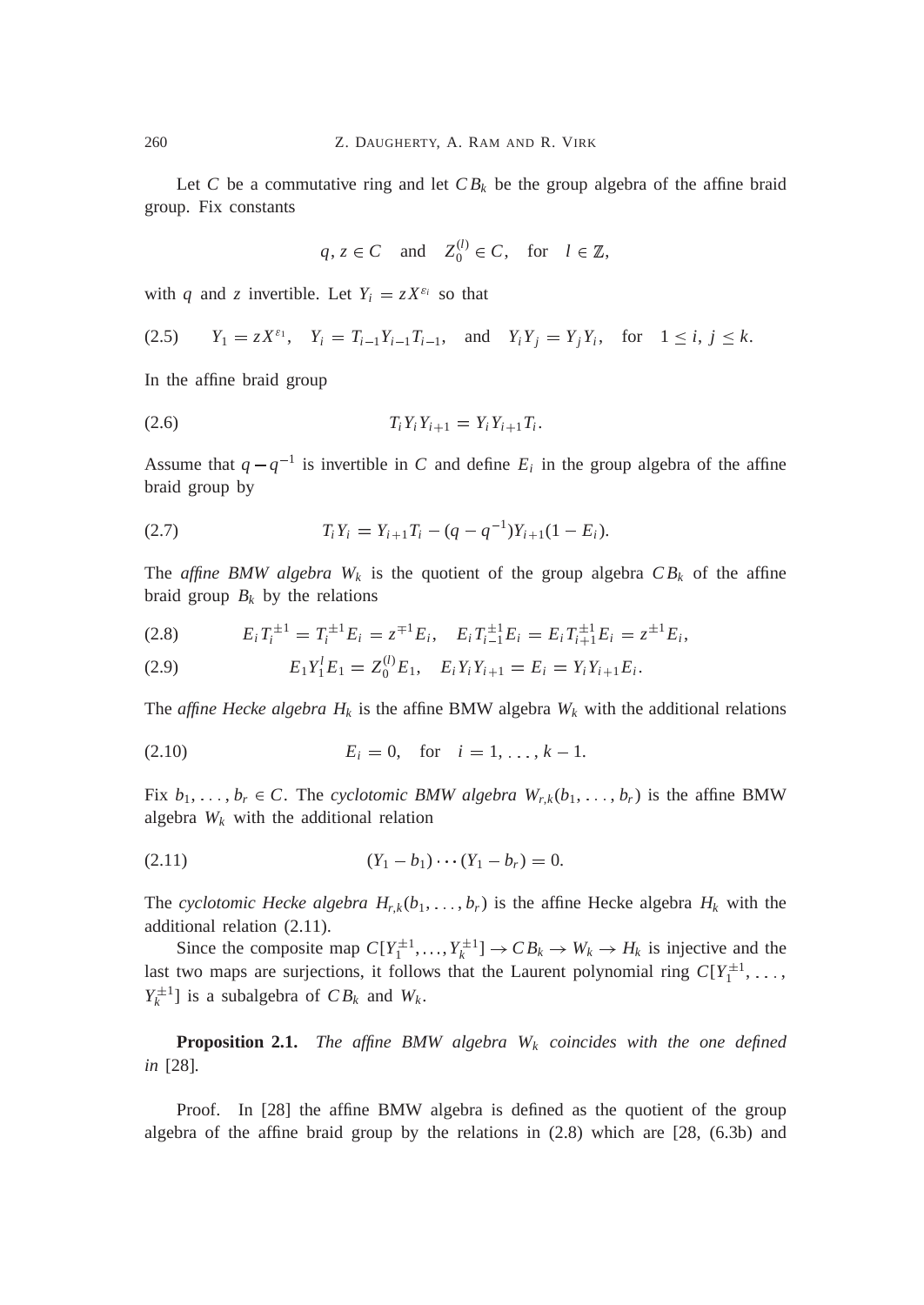$(6.3c)$ ], the first relation in  $(2.9)$  which is  $[28, (6.3d)]$ , the second relation in  $(2.9)$  for  $i = 1$  which is [28, (6.3e)], and the second relation in (2.15) below where, in [28], the element  $E_i$  is defined by the first equation in (2.13) below.

Working in  $W_k$ , since  $Y_{i+1}^{-1}(T_iY_i)Y_{i+1} = Y_{i+1}^{-1}Y_iY_{i+1}T_i = Y_iT_i$ , conjugating (2.7) by  $Y_{i+1}^{-1}$  gives

$$
(2.12) \t Y_i T_i = T_i Y_{i+1} - (q - q^{-1})(1 - E_i)Y_{i+1}.
$$

Left multiplying (2.7) by  $Y_{i+1}^{-1}$  and using the second identity in (2.5) shows that (2.7) is equivalent to  $T_i - T_i^{-1} = (q - q^{-1})(1 - E_i)$ , so that

(2.13) 
$$
E_i = 1 - \frac{T_i - T_i^{-1}}{q - q^{-1}} \text{ and } T_i T_{i+1} E_i T_{i+1}^{-1} T_i^{-1} = E_{i+1}.
$$

Thus the  $E_i$  in  $W_k$  coincides with the  $E_i$  used in [28].

Multiply the second relation in  $(2.13)$  on the left and the right by  $E_i$ , and then use the relations in (2.8) to get

$$
E_i E_{i+1} E_i = E_i T_i T_{i+1} E_i T_{i+1}^{-1} T_i^{-1} E_i = E_i T_{i+1} E_i T_{i+1}^{-1} E_i = z E_i T_{i+1}^{-1} E_i = E_i,
$$

so that

(2.14) 
$$
E_i E_{i \pm 1} E_i = E_i, \text{ and } E_i^2 = \left(1 + \frac{z - z^{-1}}{q - q^{-1}}\right) E_i
$$

is obtained by multiplying the first equation in  $(2.13)$  by  $E_i$  and using (2.8). As one can construct representations on which  $E_1$  acts non-trivially, the first relation in (2.9) implies

$$
(2.15) \t\t Z_0^{(0)} = 1 + \frac{z - z^{-1}}{q - q^{-1}} \quad \text{and} \quad (T_i - z^{-1})(T_i + q^{-1})(T_i - q) = 0,
$$

since  $(T_i - z^{-1})(T_i + q^{-1})(T_i - q)T_i^{-1} = (T_i - z^{-1})(T_i^2 - (q - q^{-1})T_i - 1)T_i^{-1} = (T_i - q^{-1})T_i^{-1}$  $\chi(z^{-1})(T_i - T_i^{-1} - (q - q^{-1})) = (T_i - z^{-1})(q - q^{-1})(-E_i) = -(z^{-1} - z^{-1})(q - q^{-1})E_i = 0.$ This shows that the relation [28, (6.3a)] follows from the relations in  $W_k$ .

To complete the proof let us show that the relations in  $W_k$  follow from [28, (6.3a-e)]. Given the equivalence of the definitions of  $E_i$  as established in (2.13), and the coincidences of the relations  $[28, (6.3b-e)]$  with the relations in  $(2.8)$  and  $(2.9)$  it only remains to show that the second set of relations in  $(2.9)$ , for  $i > 1$  follow from [28,  $(6.3a-e)$ ]. But this is established by [28,  $(6.12)$ ] and the identity

$$
E_i Y_i Y_{i+1} = \left(1 - \frac{T_i - T_i^{-1}}{q - q^{-1}}\right) Y_i Y_{i+1} = Y_i Y_{i+1} \left(1 - \frac{T_i - T_i^{-1}}{q - q^{-1}}\right) = Y_i Y_{i+1} E_i,
$$

which follows from  $(2.6)$ .

 $\Box$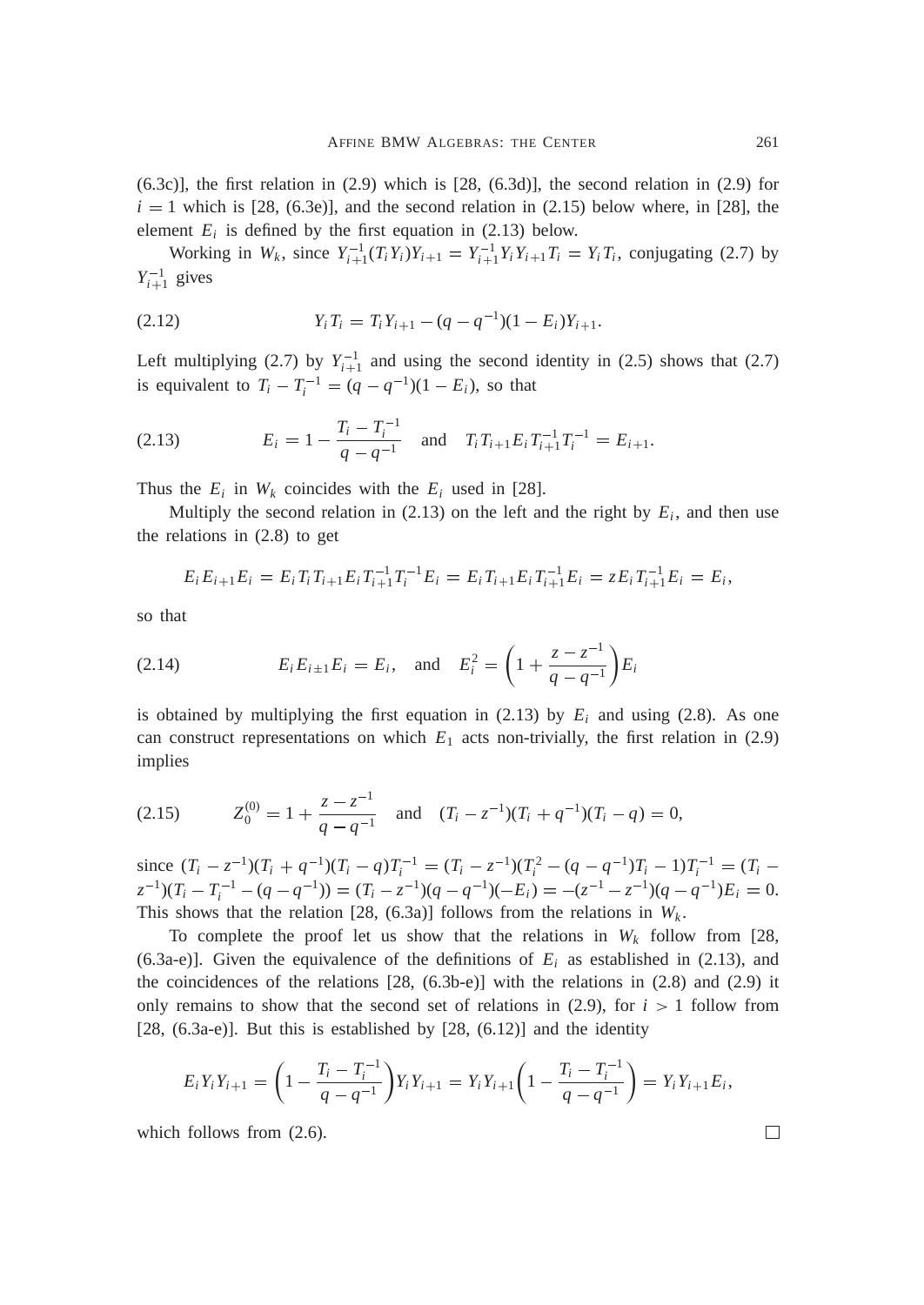The relations

$$
(2.16) \t E_{i+1}E_i = E_{i+1}T_iT_{i+1}, \quad E_iE_{i+1} = T_{i+1}^{-1}T_i^{-1}E_{i+1},
$$

$$
(2.17) \t\t T_i E_{i+1} E_i = T_{i+1}^{-1} E_i, \text{ and } E_{i+1} E_i T_{i+1} = E_{i+1} T_i^{-1},
$$

are consequences of (2.8), and the second relation in (2.13).

**2.2.** The degenerate affine braid algebra  $\mathcal{B}_k$ . Let *C* be a commutative ring, and let  $S_k$  denote the symmetric group on  $\{1, \ldots, k\}$ . For  $i \in \{1, \ldots, k\}$ , write  $s_i$  for the transposition in  $S_k$  that switches *i* and  $i + 1$ . The *degenerate affine braid algebra* is the algebra  $B_k$  over *C* generated by

(2.18) 
$$
t_u
$$
  $(u \in S_k)$ ,  $\kappa_0, \kappa_1$ , and  $y_1, \ldots, y_k$ ,

with relations

$$
(2.19) \t t_u t_v = t_{uv}, \t y_i y_j = y_j y_i, \t \kappa_0 \kappa_1 = \kappa_1 \kappa_0, \t \kappa_0 y_i = y_i \kappa_0, \t \kappa_1 y_i = y_i \kappa_1,
$$

$$
(2.20) \qquad \kappa_0 t_{s_i} = t_{s_i} \kappa_0, \quad \kappa_1 t_{s_1} \kappa_1 t_{s_1} = t_{s_1} \kappa_1 t_{s_1} \kappa_1, \quad \text{and} \quad \kappa_1 t_{s_j} = t_{s_j} \kappa_1, \quad \text{for} \quad j \neq 1,
$$

$$
(2.21) \t t_{s_i}(y_i + y_{i+1}) = (y_i + y_{i+1})t_{s_i}, \text{ and } y_jt_{s_i} = t_{s_i}y_j, \text{ for } j \neq i, i+1,
$$

$$
\kappa_1 t_{s_1} y_1 t_{s_1} = t_{s_1} y_1 t_{s_1} \kappa_1,
$$

and

(2.23) 
$$
t_{s_i}t_{s_{i+1}}\gamma_{i,i+1}t_{s_{i+1}}t_{s_i} = \gamma_{i+1,i+2},
$$
  
where  $\gamma_{i,i+1} = y_{i+1} - t_{s_i}y_it_{s_i}$  for  $i = 1, ..., k-2$ .

In the degenerate affine braid algebra  $B_k$  let  $c_0 = \kappa_0$  and

(2.24) 
$$
c_j = \kappa_0 + 2(y_1 + \dots + y_j),
$$
  
so that  $y_j = \frac{1}{2}(c_j - c_{j-1}),$  for  $j = 1, ..., k.$ 

Then  $c_0, \ldots, c_k$  commute with each other, commute with  $\kappa_1$ , and the relations (2.21) are equivalent to

$$
t_{s_i}c_j = c_jt_{s_i}, \quad \text{for} \quad j \neq i.
$$

**Theorem 2.2.** *The degenerate affine braid algebra* B*<sup>k</sup> has another presentation by generators*

(2.26) 
$$
t_u, \text{ for } u \in S_k, \kappa_0, \ldots, \kappa_k \text{ and } \gamma_{i,j},
$$

$$
\text{for } 0 \le i, j \le k \text{ with } i \ne j,
$$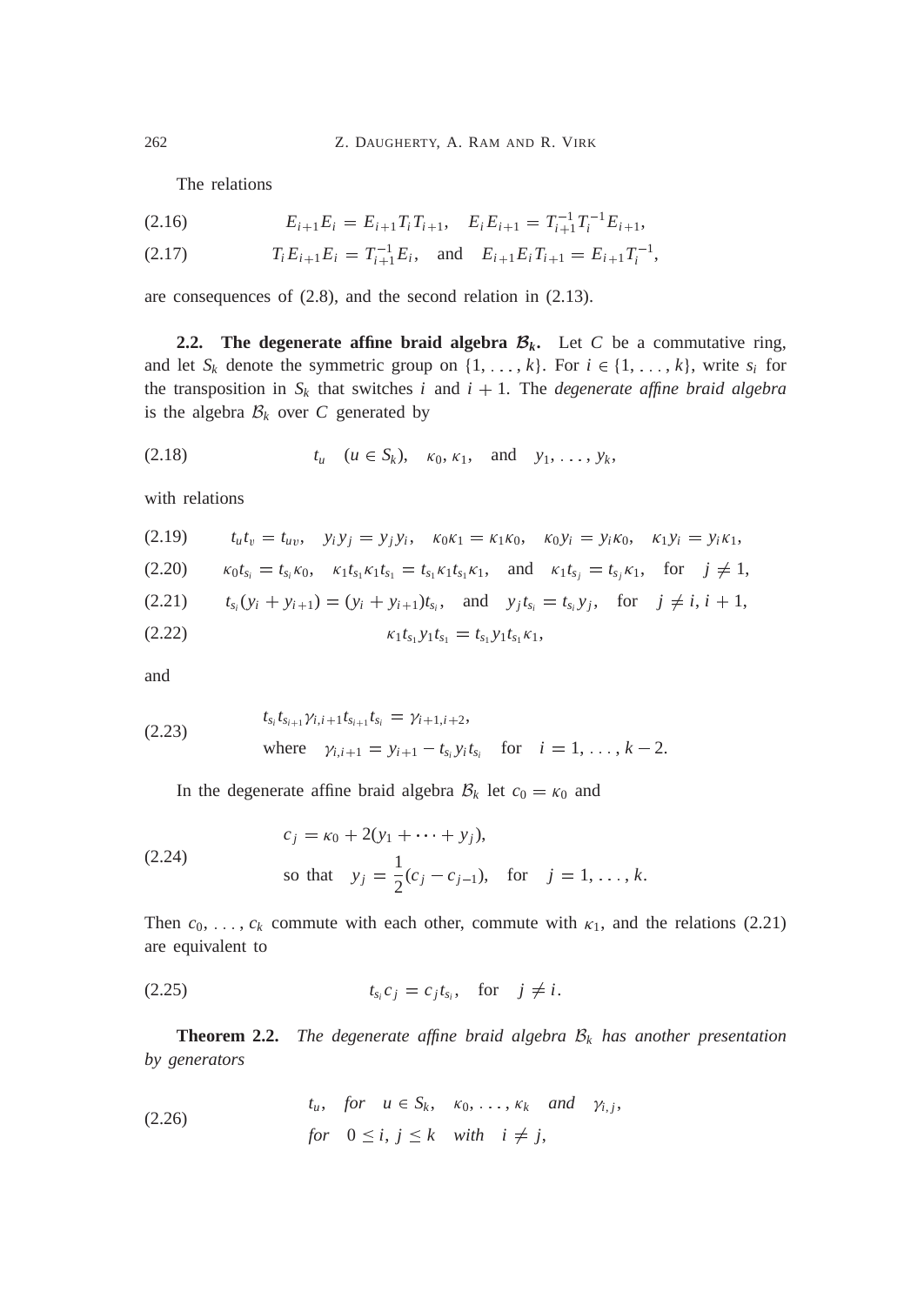*and relations*

$$
(2.27) \t t_u t_v = t_{uv}, \t t_w \kappa_i t_{w^{-1}} = \kappa_{w(i)}, \t t_w \gamma_{i,j} t_{w^{-1}} = \gamma_{w(i),w(j)},
$$

$$
\kappa_i \kappa_j = \kappa_j \kappa_i, \quad \kappa_i \gamma_{l,m} = \gamma_{l,m} \kappa_i,
$$

$$
(2.29) \quad \gamma_{i,j} = \gamma_{j,i}, \quad \gamma_{p,r} \gamma_{l,m} = \gamma_{l,m} \gamma_{p,r}, \quad \text{and} \quad \gamma_{i,j}(\gamma_{i,r} + \gamma_{j,r}) = (\gamma_{i,r} + \gamma_{j,r}) \gamma_{i,j},
$$

*for*  $p \neq l$  *and*  $p \neq m$  *and*  $r \neq l$  *and*  $r \neq m$  *and*  $i \neq j$ ,  $i \neq r$  *and*  $j \neq r$ .

The commutation relations between the  $\kappa_i$  and the  $\gamma_{i,j}$  can be rewritten in the form

(2.30) 
$$
[\kappa_r, \gamma_{l,m}] = 0, \quad [\gamma_{i,j}, \gamma_{l,m}] = 0, \quad \text{and} \quad [\gamma_{i,j}, \gamma_{i,m}] = [\gamma_{i,m}, \gamma_{j,m}],
$$

for all *r* and all  $i \neq l$  and  $i \neq m$  and  $j \neq l$  and  $j \neq m$ .

Proof of Theorem 2.2. The generators in  $(2.26)$  are written in terms of the generators in (2.18) by the formulas

(2.31) 
$$
\kappa_0 = \kappa_0, \quad \kappa_1 = \kappa_1, \quad t_w = t_w,
$$

(2.32) 
$$
\gamma_{0,1} = y_1 - \frac{1}{2}\kappa_1
$$
, and  $\gamma_{j,j+1} = y_{j+1} - t_{s_j}y_jt_{s_j}$ , for  $j = 1, ..., k-1$ ,

and

(2.33) 
$$
\kappa_m = t_u \kappa_1 t_{u^{-1}}, \quad \gamma_{0,m} = t_u \gamma_{0,1} t_{u^{-1}} \quad \text{and} \quad \gamma_{i,j} = t_v \gamma_{1,2} t_{v^{-1}},
$$

for *u*,  $v \in S_k$  such that  $u(1) = m$ ,  $v(1) = i$  and  $v(2) = j$ .

The generators in (2.18) are written in terms of the generators in (2.26) by the formulas

(2.34) 
$$
\kappa_0 = \kappa_0, \quad \kappa_1 = \kappa_1, \quad t_w = t_w, \quad \text{and} \quad y_j = \frac{1}{2}\kappa_j + \sum_{0 \le l < j} \gamma_{l,j}.
$$

Let us show that relations in  $(2.19)$ – $(2.22)$  follow from the relations in  $(2.27)$ – $(2.29)$ . (a) The relation  $t_u t_v = t_{uv}$  in (2.19) is the first relation in (2.27).

(b) The relation  $y_i y_j = y_j y_i$  in (2.19): Assume that  $i < j$ . Using the relations in (2.28) and (2.29),

$$
[y_i, y_j] = \left[\frac{1}{2}\kappa_i + \sum_{l < i} \gamma_{l,i}, \frac{1}{2}\kappa_j + \sum_{m < j} \gamma_{m,j}\right] = \left[\sum_{l < i} \gamma_{l,i}, \sum_{m < j} \gamma_{m,j}\right]
$$
\n
$$
= \sum_{l < i} \left[\gamma_{l,i}, \sum_{m < j} \gamma_{m,j}\right] = \sum_{l < i} \left[\gamma_{l,i}, (\gamma_{l,j} + \gamma_{i,j}) + \sum_{m < j \atop m \neq l, m \neq i} \gamma_{m,j}\right] = 0.
$$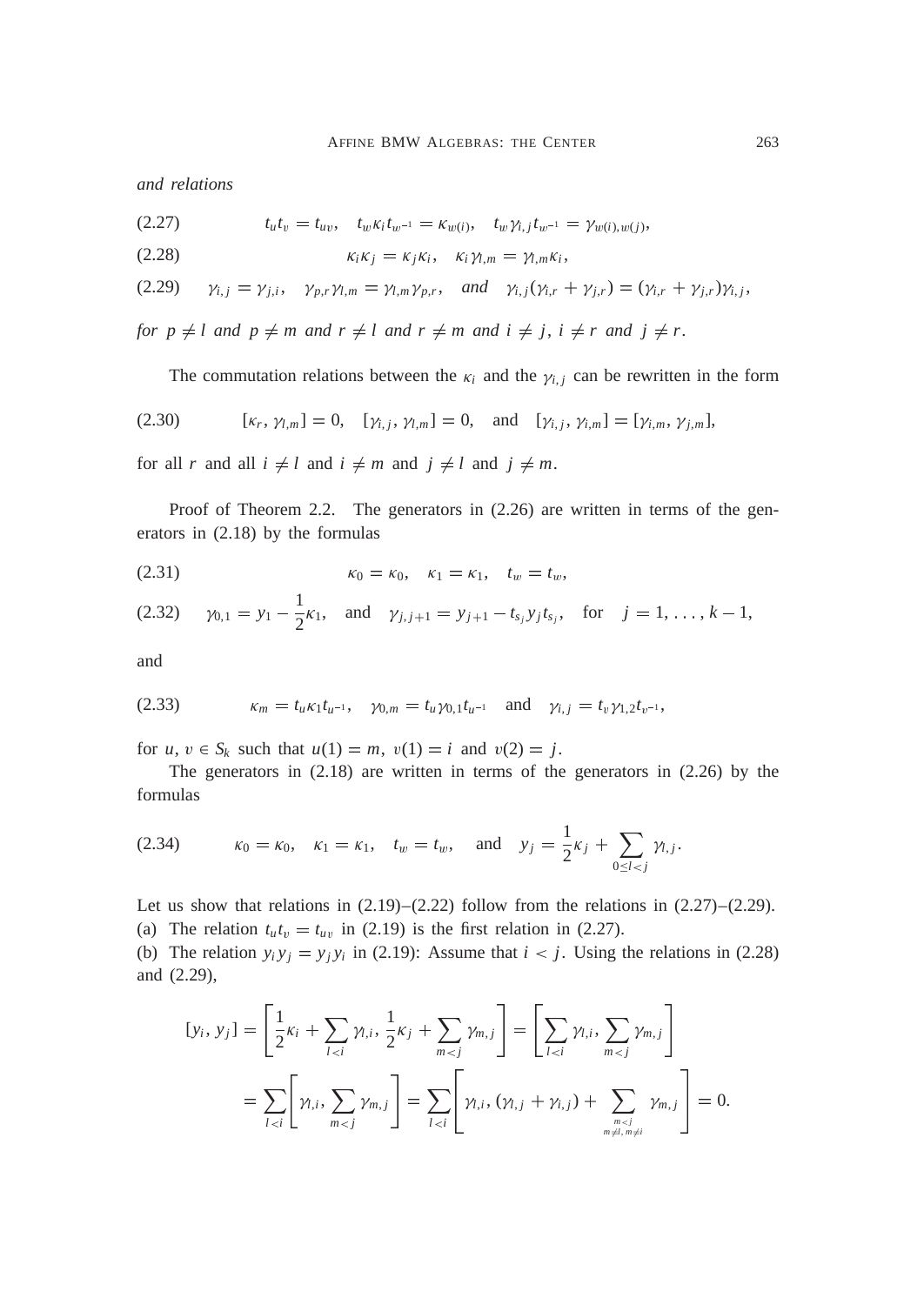(c) The relation  $\kappa_0 \kappa_1 = \kappa_1 \kappa_0$  in (2.19) is part of the first relation in (2.28), and the relations  $\kappa_0 y_i = y_i \kappa_0$  and  $\kappa_1 y_i = y_i \kappa_1$  in (2.19) follow from the relations  $\kappa_i \kappa_j = \kappa_j \kappa_i$ and  $\kappa_i \gamma_{l,m} = \gamma_{l,m} \kappa_i$  in (2.28).

(d) The relations  $\kappa_0 t_{s_i} = t_{s_i} \kappa_0$  and  $\kappa_1 t_{s_j} = t_{s_j} \kappa_1$  for  $j \neq 1$  from (2.20) follow from the relation  $t_w \kappa_i t_w^{-1} = \kappa_{w(i)}$  in (2.27), and the relation  $\kappa_1 t_{s_1} \kappa_1 t_{s_1} = t_{s_1} \kappa_1 t_{s_1} \kappa_1$  from (2.20) follows from  $\kappa_1 \kappa_2 = \kappa_2 \kappa_1$ , which is part of the first relation in (2.28).

(e) The relations in (2.21) and (2.23) all follow from the relations  $t_w \kappa_i t_{w^{-1}} = \kappa_{w(i)}$  and  $t_w \gamma_{i,j} t_{w^{-1}} = \gamma_{w(i),w(j)}$  in (2.27).

(f) By second relation in (2.28) and the (already established) second relation in (2.20)

$$
[\kappa_1, t_{s_1} y_1 t_{s_1}] = \left[\kappa_1, t_{s_1} \left(y_1 - \frac{1}{2} \kappa_1\right) t_{s_1} + \frac{1}{2} t_{s_1} \kappa_1 t_{s_1}\right]
$$
  
= 
$$
\left[\kappa_1, \gamma_{02} + \frac{1}{2} t_{s_1} \kappa_1 t_{s_1}\right] = 0,
$$

which establishes (2.22).

To complete the proof let us show that the relations of  $(2.27)$ – $(2.29)$  follow from the relations in  $(2.19)$ – $(2.22)$ .

(a) The relation  $t_u t_v = t_{uv}$  in (2.27) is the first relation in (2.19).

(b) The relations  $t_w \kappa_i t_{w^{-1}} = \kappa_{w(i)}$  in (2.27) follow from the first and last relations in  $(2.20)$  (and force the definition of  $\kappa_m$  in (2.33)).

(c) Since  $\gamma_{0,1} = y_1 - (1/2)\kappa_1$ , the relations  $t_w \gamma_{0,j} t_{w^{-1}} = \gamma_{0,w(j)}$  in (2.28) follow from the last relation in each of  $(2.20)$  and  $(2.21)$  (and force the definition of  $\gamma_{0,m}$  in  $(2.33)$ ). (d) Since  $\gamma_{1,2} = y_2 - t_{s_1} y_1 t_{s_1}$ , the first relation in (2.21) gives that  $\gamma_{2,1} = \gamma_{1,2}$  since

(2.35) 
$$
t_{s_1} \gamma_{1,2} t_{s_1} - \gamma_{1,2} = (t_{s_1} y_2 t_{s_1} - y_1) - y_2 + t_{s_1} y_1 t_{s_1}
$$

$$
= t_{s_1} (y_1 + y_2) t_{s_1} - (y_1 + y_2) = 0.
$$

The relations  $t_w \gamma_{1,2} t_{w^{-1}} = \gamma_{w(1),w(2)}$  in (2.27) then follow from (2.35) and the last relation in (2.21) (and force the definitions  $\gamma_{i,j} = t_v \gamma_{1,2} t_{v^{-1}}$  in (2.33)).

(e) The third relation in (2.19) is  $\kappa_0 \kappa_1 = \kappa_1 \kappa_0$  and the second relation in (2.20) gives  $\kappa_1 \kappa_2 = \kappa_2 \kappa_1$ . The relations  $\kappa_i \kappa_j = \kappa_j \kappa_i$  in (2.28) then follow from the second set of relations in (2.27).

(f) The second relation in (2.20) gives  $[\kappa_1, \kappa_2] = 0$ . Multiplying (2.22) on the left and right by  $t_{s_1}$  gives  $[y_1, \kappa_2] = [y_1, t_{s_1} \kappa_1 t_{s_1}] = 0$ . Using these and the relations in (2.19),

$$
(2.36) \qquad [\kappa_1, \gamma_{0,2} + \gamma_{1,2}] = \left[\kappa_1, \left(\gamma_2 - \frac{1}{2}\kappa_2 - \gamma_{1,2}\right) + \gamma_{1,2}\right] = -\left[\kappa_1, \frac{1}{2}\kappa_2\right] = 0,
$$

and

$$
(2.37) \t\t\t [ \gamma_{0,1}, \gamma_{0,2} + \gamma_{1,2} ] = \left[ y_1 - \frac{1}{2} \kappa_1, y_2 - \frac{1}{2} \kappa_2 \right] = \frac{1}{4} [\kappa_1, \kappa_2] = 0,
$$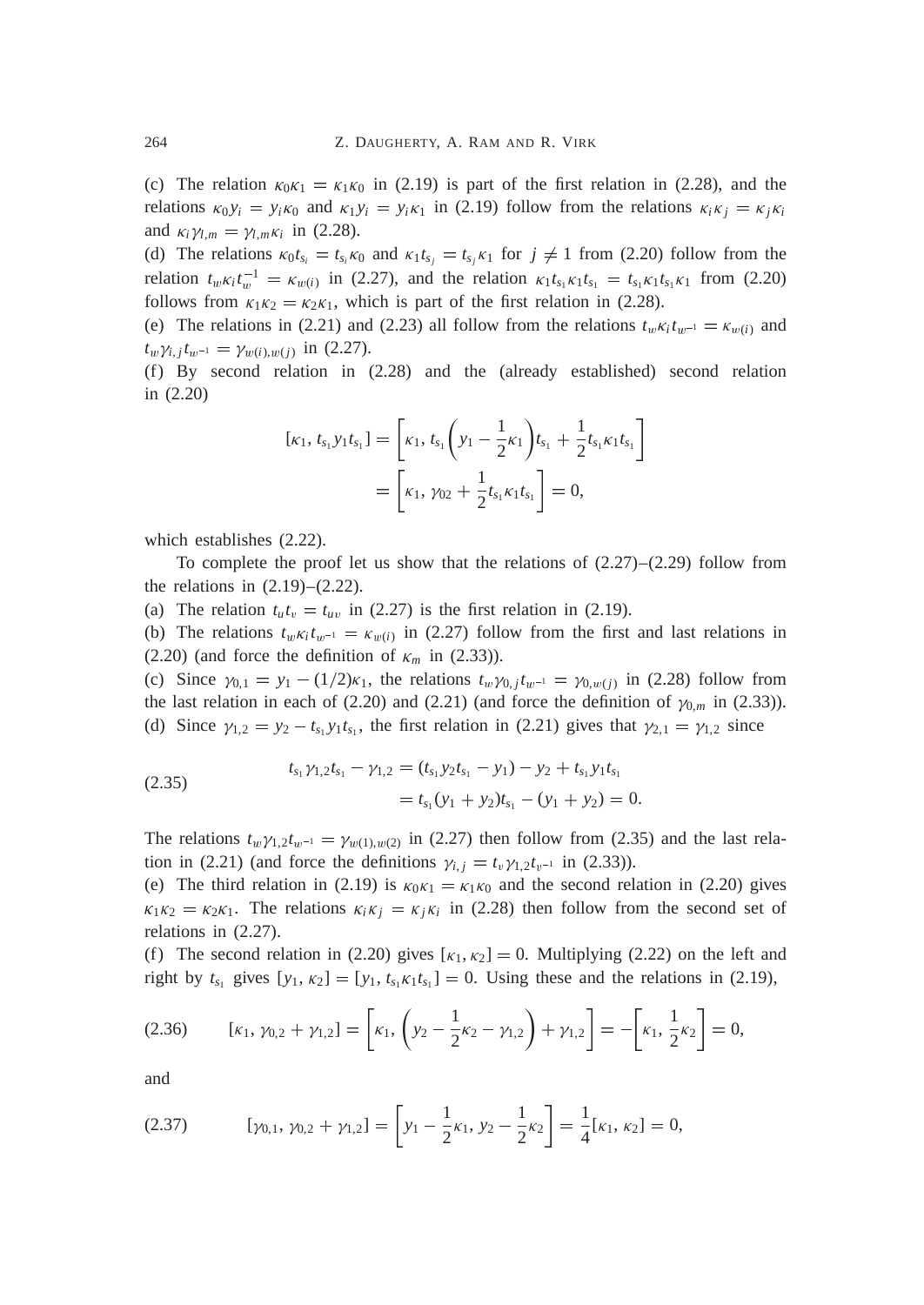so that

$$
[\gamma_{0,1}, \kappa_2] = [\gamma_{0,1}, 2y_2 - 2(\gamma_{0,2} + \gamma_{1,2})] = [\gamma_{0,1}, 2y_2]
$$
  
= 
$$
\left[ y_1 - \frac{1}{2} \kappa_1, 2y_2 \right] = -[\kappa_1, y_2] = 0.
$$

Conjugating the last relation by  $t_{s_1}$  gives

 $[\kappa_1, \gamma_{0,2}] = 0$ , and thus  $[\kappa_1, \gamma_{1,2}] = 0$ ,

by (2.36). By the third and fourth relations in (2.19),

$$
[\kappa_0, \gamma_{0,1}] = \begin{bmatrix} \kappa_0, y_1 - \frac{1}{2} \kappa_1 \end{bmatrix} = 0, \text{ and } [\kappa_1, \gamma_{0,1}] = \begin{bmatrix} \kappa_1, y_1 - \frac{1}{2} \kappa_1 \end{bmatrix} = 0.
$$

By the relations in (2.20) and (2.19),

$$
[\kappa_0, \gamma_{1,2}] = [\kappa_0, \gamma_2 - t_{s_1} y_1 t_{s_1}] = 0 \text{ and } [\kappa_1, \gamma_{2,3}] = [\kappa_1, \gamma_3 - t_{s_2} y_2 t_{s_2}] = 0.
$$

Putting these together with the (already established) relations in (2.27) provides the second set of relations in (2.28).

(g) From the commutativity of the  $y_i$  and the second relation in  $(2.21)$ 

$$
\gamma_{1,2}\gamma_{3,4}=(y_2-t_{s_1}y_1t_{s_1})(y_4-t_{s_3}y_3t_{s_3})=(y_4-t_{s_3}y_3t_{s_3})(y_2-t_{s_1}y_1t_{s_1})=\gamma_{3,4}\gamma_{1,2}.
$$

By the last relation in (2.19) and the last relation in (2.20),

$$
[\gamma_{0,1}, \gamma_{2,3}] = \left[ y_1 - \frac{1}{2} \kappa_1, y_3 - t_{s_2} y_2 t_{s_2} \right] = 0.
$$

Together with the (already established) relations in (2.27), we obtain the first set of relations in (2.29).

(h) Conjugating (2.37) by  $t_{s_2}t_{s_1}t_{s_2}$  gives  $[\gamma_{0,2}, \gamma_{0,3} + \gamma_{2,3}] = 0$ , and this and the (already established) relations in (2.28) and the first set of relations in (2.29) provide

$$
0 = [y_2, y_3] = \left[\frac{1}{2}\kappa_2 + \gamma_{0,2} + \gamma_{1,2}, \frac{1}{2}\kappa_3 + \gamma_{0,3} + \gamma_{1,3} + \gamma_{2,3}\right]
$$
  
=  $[\gamma_{0,2} + \gamma_{1,2}, \gamma_{0,3} + \gamma_{1,3} + \gamma_{2,3}] = [\gamma_{1,2}, \gamma_{0,3} + \gamma_{1,3} + \gamma_{2,3}] = [\gamma_{1,2}, \gamma_{1,3} + \gamma_{2,3}].$ 

Note also that

$$
[\gamma_{1,2}, \gamma_{1,0} + \gamma_{2,0}] = [\gamma_{1,2}, \gamma_{0,1} + \gamma_{0,2}] = -[\gamma_{0,1}, \gamma_{1,2}] + [\gamma_{1,2}, \gamma_{0,2}]
$$
  
=  $[\gamma_{0,1}, \gamma_{0,2}] + [\gamma_{1,2}, \gamma_{0,2}] = t_{s_1}[\gamma_{0,2} + \gamma_{1,2}, \gamma_{0,1}]t_{s_1} = 0,$ 

by (two applications of) (2.37). The last set of relations in (2.29) now follow from the last set of relations in (2.27). $\Box$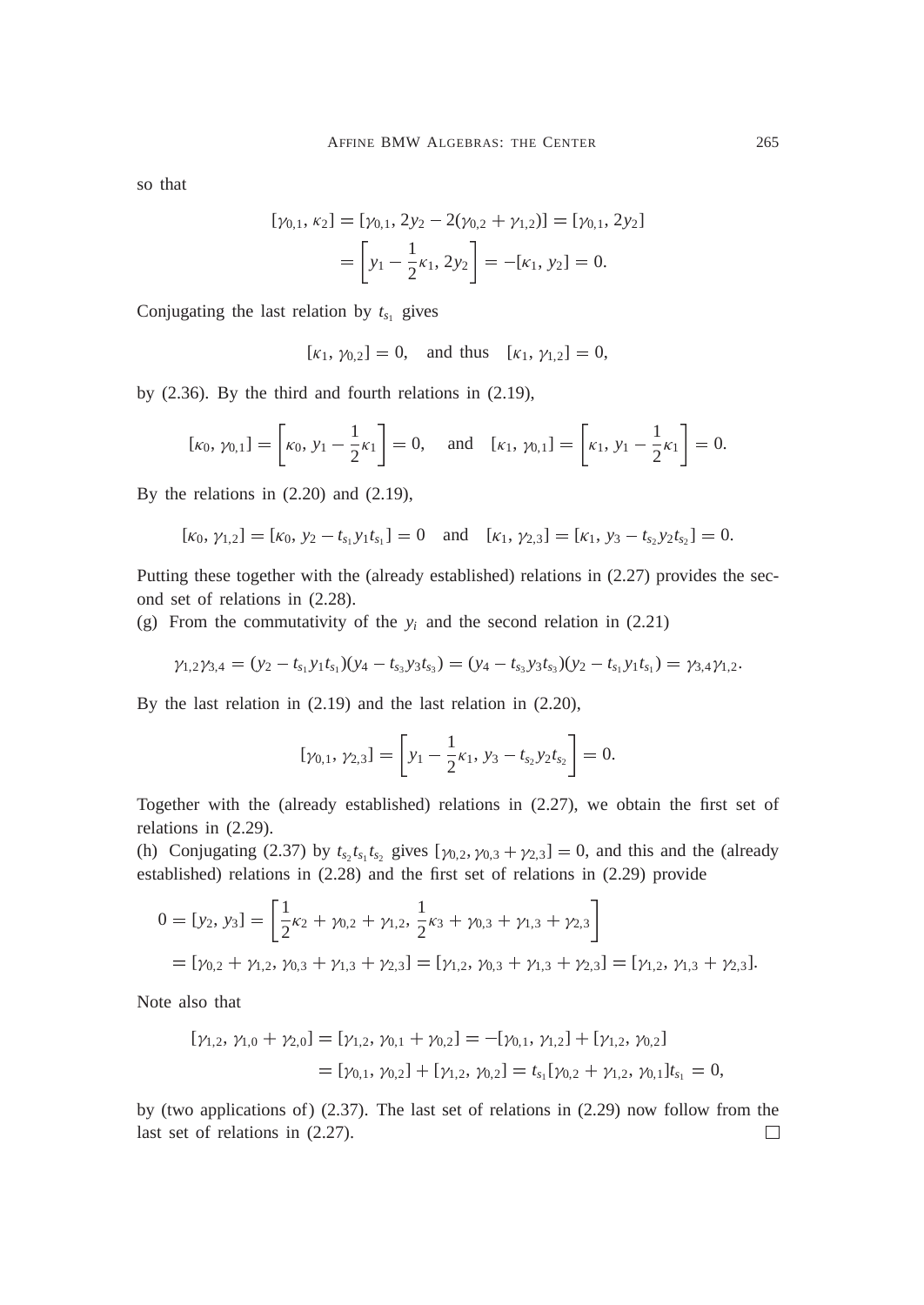By the first formula in (2.24) and the last formula in (2.34),

(2.38) 
$$
c_j = \sum_{i=0}^j \kappa_i + 2 \sum_{0 \le l < m \le j} \gamma_{l,m}.
$$

**2.3.** The degenerate affine BMW algebra  $W_k$ . Let *C* be a commutative ring and let  $\mathcal{B}_k$  be the degenerate affine braid algebra over C as defined in Section 2.2. Define  $e_i$  in the degenerate affine braid algebra by

$$
(2.39) \t t_{s_i} y_i = y_{i+1} t_{s_i} - (1 - e_i), \text{ for } i = 1, 2, \ldots, k - 1,
$$

so that, with  $\gamma_{i,i+1}$  as in (2.23),

$$
\gamma_{i,i+1}t_{s_i}=1-e_i.
$$

Fix constants

$$
\epsilon = \pm 1
$$
 and  $z_0^{(l)} \in C$ , for  $l \in \mathbb{Z}_{\geq 0}$ .

The *degenerate affine Birman–Wenzl–Murakami* (*BMW*) *algebra* W*<sup>k</sup>* (with parameters  $\epsilon$  and  $z_0^{(l)}$ ) is the quotient of the degenerate affine braid algebra  $\mathcal{B}_k$  by the relations

(2.41) 
$$
e_i t_{s_i} = t_{s_i} e_i = \epsilon e_i, \quad e_i t_{s_{i-1}} e_i = e_i t_{s_{i+1}} e_i = \epsilon e_i,
$$

(2.42) 
$$
e_1 y_1^l e_1 = z_0^{(l)} e_1, e_i (y_i + y_{i+1}) = 0 = (y_i + y_{i+1}) e_i.
$$

The *degenerate affine Hecke algebra*  $\mathcal{H}_k$  is the quotient of  $\mathcal{W}_k$  by the relations

(2.43) 
$$
e_i = 0
$$
, for  $i = 1, ..., k - 1$ .

Fix  $b_1, \ldots, b_r \in C$ . The *degenerate cyclotomic BMW algebra*  $W_{r,k}(b_1, \ldots, b_r)$  is the degenerate affine BMW algebra with the additional relation

$$
(2.44) \t\t\t (y1 - b1) \cdots (y1 - br) = 0.
$$

The *degenerate cyclotomic Hecke algebra*  $\mathcal{H}_{r,k}(b_1, \ldots, b_r)$  is the degenerate affine Hecke algebra  $\mathcal{H}_k$  with the additional relation (2.44).

Since the composite map  $C[y_1, \ldots, y_k] \to \mathcal{B}_k \to \mathcal{W}_k \to \mathcal{H}_k$  is injective (see [20, Theorem 3.2.2]) and the last two maps are surjections, it follows that the polynomial ring  $C[y_1, \ldots, y_k]$  is a subalgebra of  $\mathcal{B}_k$  and  $\mathcal{W}_k$ .

**Proposition 2.3.** Let  $C = \mathbb{C}$ ,  $\kappa_0$ ,  $\kappa_1 \in \mathbb{C}$  and  $\epsilon = 1$ . Then the degenerate affine *BMW algebra*  $W_k$  *coincides with the one defined in* [27]*.*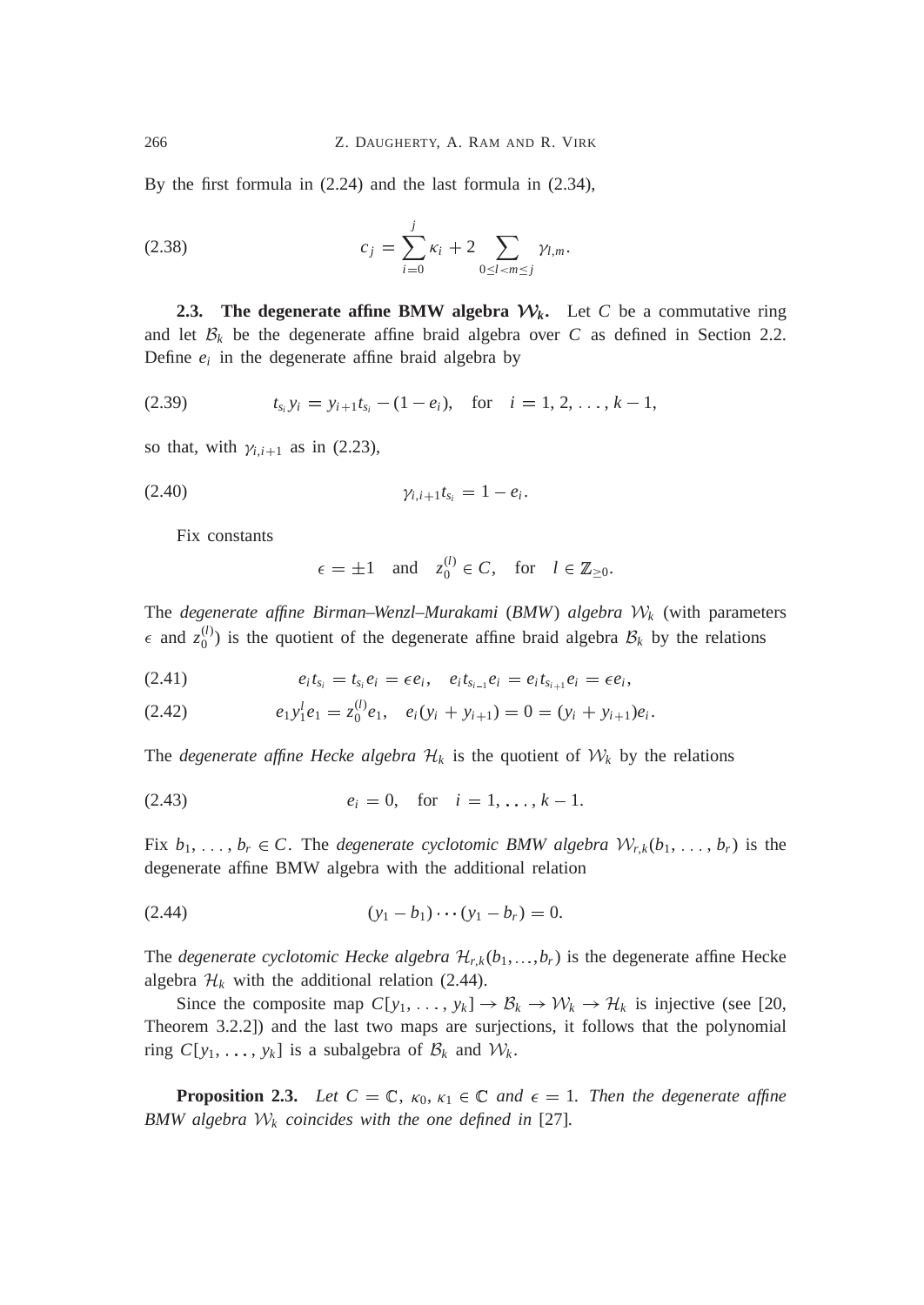Proof. In [27], the degenerate affine BMW algebra is defined with the first two relations in  $(2.19)$  and the second set of relations in  $(2.21)$ , which are  $[27, (4.1)]$  and the first relations in  $[27, (1.2)$  and  $(1.3)$ ], the relations in  $(2.39)$  which are  $[27, (4.2)]$ , the relations in  $(2.42)$  which are  $[27, (4.3)$  and  $(4.4)$ ], the first relations in  $(2.41)$  which is the third set of relations in  $[27, (1.2)]$ , the relations in  $(2.48)$  below which are the last two relations in  $[27, (1.3)]$  and the second relation in  $[27, (1.2)]$ , the relations in  $(2.50)$  below which are  $[27, (1.4)]$ , and the relations

(2.45) 
$$
e_i t_{s_j} = t_{s_j} e_i
$$
 and  $e_i e_j = e_j e_i$ , for  $|j - i| > 1$ ,

which are the second and third relations in [27, (1.5)].

Working in  $W_k$  and conjugating (2.39) by  $t_{s_i}$  and using the first relation in (2.41) gives

$$
(2.46) \t\t y_i t_{s_i} = t_{s_i} y_{i+1} - (1 - e_i).
$$

Then, by (2.40) and (2.23),

$$
(2.47) \t\t\t\t $\gamma_{i,i+1} = t_{s_i} - \epsilon e_i, \text{ and } e_{i+1} = t_{s_i} t_{s_{i+1}} e_i t_{s_{i+1}} t_{s_i}.$
$$

Multiply the second relation in  $(2.47)$  on the left and the right by  $e_i$ , and then use the relations in (2.41) to get

$$
e_i e_{i+1} e_i = e_i t_{s_i} t_{s_{i+1}} e_i t_{s_{i+1}} t_{s_i} e_i = e_i t_{s_{i+1}} e_i t_{s_{i+1}} e_i = \epsilon e_i t_{s_{i+1}} e_i = e_i,
$$

so that

(2.48) 
$$
e_i e_{i\pm 1} e_i = e_i
$$
. Note that  $e_i^2 = z_0^{(0)} e_i$ 

is, for  $i = 1$ , a special case of the first identity in  $(2.42)$  and then, for general *i*, follows from the second identity in (2.47). The relations

$$
(2.49) \t\t e_{i+1}e_i = e_{i+1}t_{s_i}t_{s_{i+1}}, \t e_i e_{i+1} = t_{s_{i+1}}t_{s_i}e_{i+1},
$$

$$
(2.50) \t\t t_{s_i}e_{i+1}e_i = t_{s_{i+1}}e_i, \text{ and } e_{i+1}e_i t_{s_{i+1}} = e_{i+1}t_{s_i}
$$

result from (2.41) and the second relation in (2.47). The relations in (2.45) follow from (2.39) the first two relations in (2.19) and the last relations in (2.21). Thus the relations in the definition of the degenerate affine BMW algebra in [27] follow from the defining relations of  $\mathcal{W}_k$ .

To complete the proof we must show that the first relations in (2.21), the relations in (2.23), and the second relations in (2.41) follow from the defining relations used in [27]. Because of the assumption that  $\kappa_0, \kappa_1 \in \mathbb{C}$  the other relations in (2.19)–(2.23) are automatic.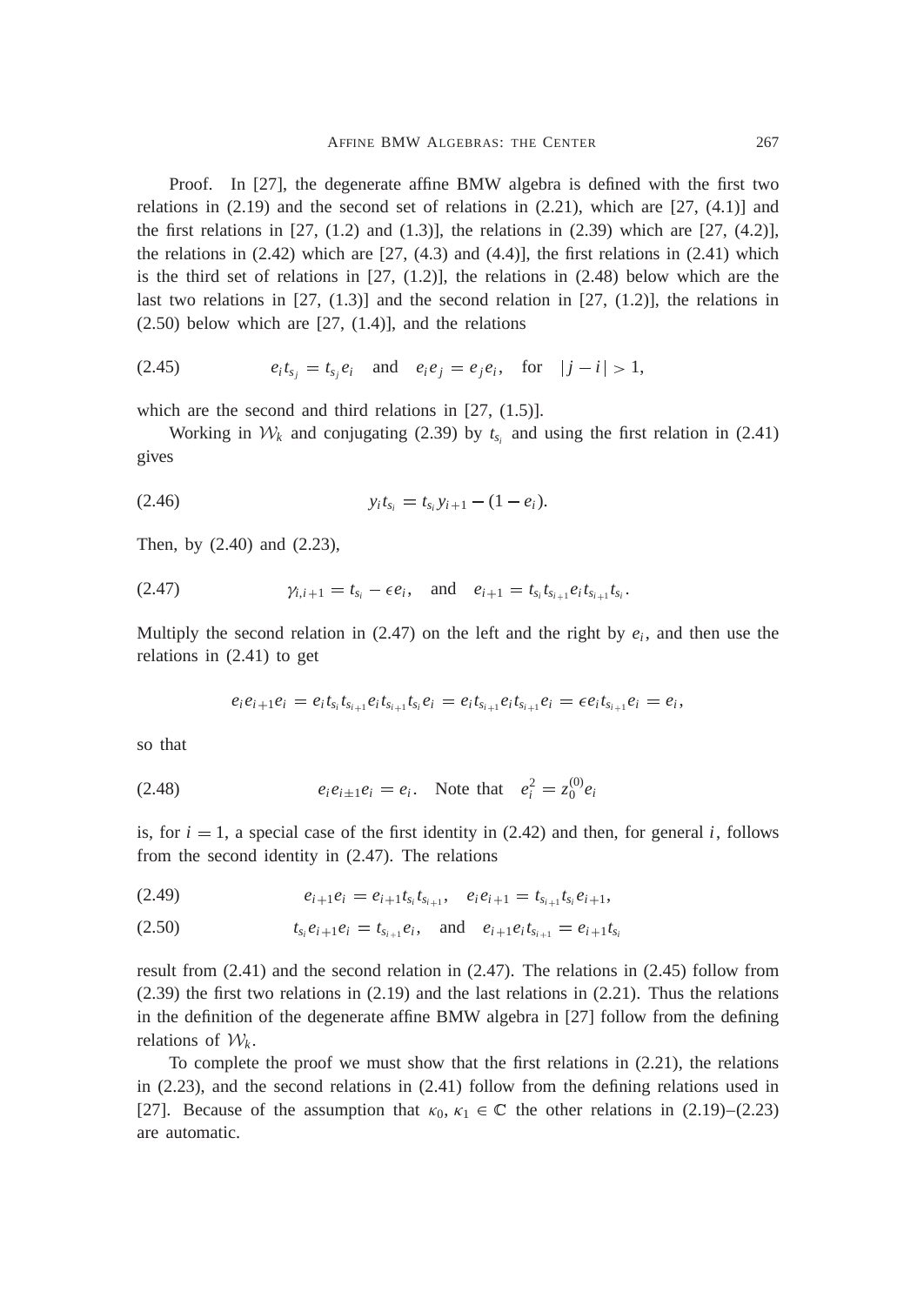(a) Multiplying the first relation in  $(2.50)$  on the left by  $e_i$  and using the first relations in (2.41) and the first relations in (2.48) provides part of the second relations in (2.41) and the other part is obtained similarly by multiplying the second relations in (2.50) on the right by  $e_{i+1}$ .

(b) Conjugating (2.39) by  $t_{s_i}$  produces (2.46) and then adding (2.39) and (2.46) produces the first relations in (2.21).

(c) Using (2.50),

$$
e_{i+1} = t_{s_i}t_{s_i}(e_{i+1}t_{s_i})t_{s_i} = t_{s_i}t_{s_i}e_{i+1}e_{i}t_{s_{i+1}}t_{s_i} = t_{s_i}t_{s_{i+1}}e_{i}t_{s_{i+1}}t_{s_i}
$$

which, with (2.39), gives the relations in (2.23).

#### **3. Identities in affine and degenerate affine BMW algebras**

In [27], Nazarov defined some naturally occurring central elements in the degenerate affine BMW algebra  $W_k$  and proved a remarkable recursion for them. This recursion was generalized to analogous central elements in the affine BMW algebra  $W_k$ by Beliakova–Blanchet [4]. In both cases, the recursion was accomplished with an involved computation. In this section, we provide a new proof of the Nazarov and Beliakova–Blanchet recursions by lifting them out of the center, to intertwiner-like identities in  $W_k$  and  $W_k$  (Propositions 3.1 and 3.3). These intertwiner-like identities for the degenerate affine and affine BMW algebras are reminiscent of the intertwiner identities for the degenerate affine and affine Hecke algebras found, for example, in [21, Proposition 2.5 (c)] and [30, Proposition 2.14 (c)], respectively. The central element recursions of [27] and [4] are then obtained by multiplying the intertwiner-like identities by the projectors  $e_k$  and  $E_k$ , respectively. We shall not include our new proofs of Proposition 3.1 and Theorem 3.2 here since, given our parallel setup of the degenerate affine and the affine BMW algebras in Section 2, the proof is exactly parallel to the proofs of Proposition 3.3 and Theorem 3.4.

**3.1.** The degenerate affine case. Let  $W_k$  be the degenerate affine BMW algebra as defined in  $(2.41)$ – $(2.42)$  and let  $1 \le i < k - 1$ . Let *u* be a variable and let

(3.1) 
$$
u_i^+ = \frac{1}{u - y_i}
$$
 and  $u_i^- = \frac{1}{u + y_i}$ .

**Proposition 3.1.** In the degenerate affine BMW algebra  $W_{i+1}$ ,

$$
(3.2) \quad \begin{aligned} \left(e_i \frac{1}{1 - y_{i+1}} - t_{s_i} - \frac{1}{2u - (y_i + y_{i+1})}\right) \left(e_i \frac{1}{1 - y_i} + t_{s_i} - \frac{1}{2u - (y_i + y_{i+1})}\right) \\ &= \frac{-(2u - (y_i + y_{i+1}) + 1)(2u - (y_i + y_{i+1}) - 1)}{(2u - (y_i + y_{i+1}))^2}, \end{aligned}
$$

 $\Box$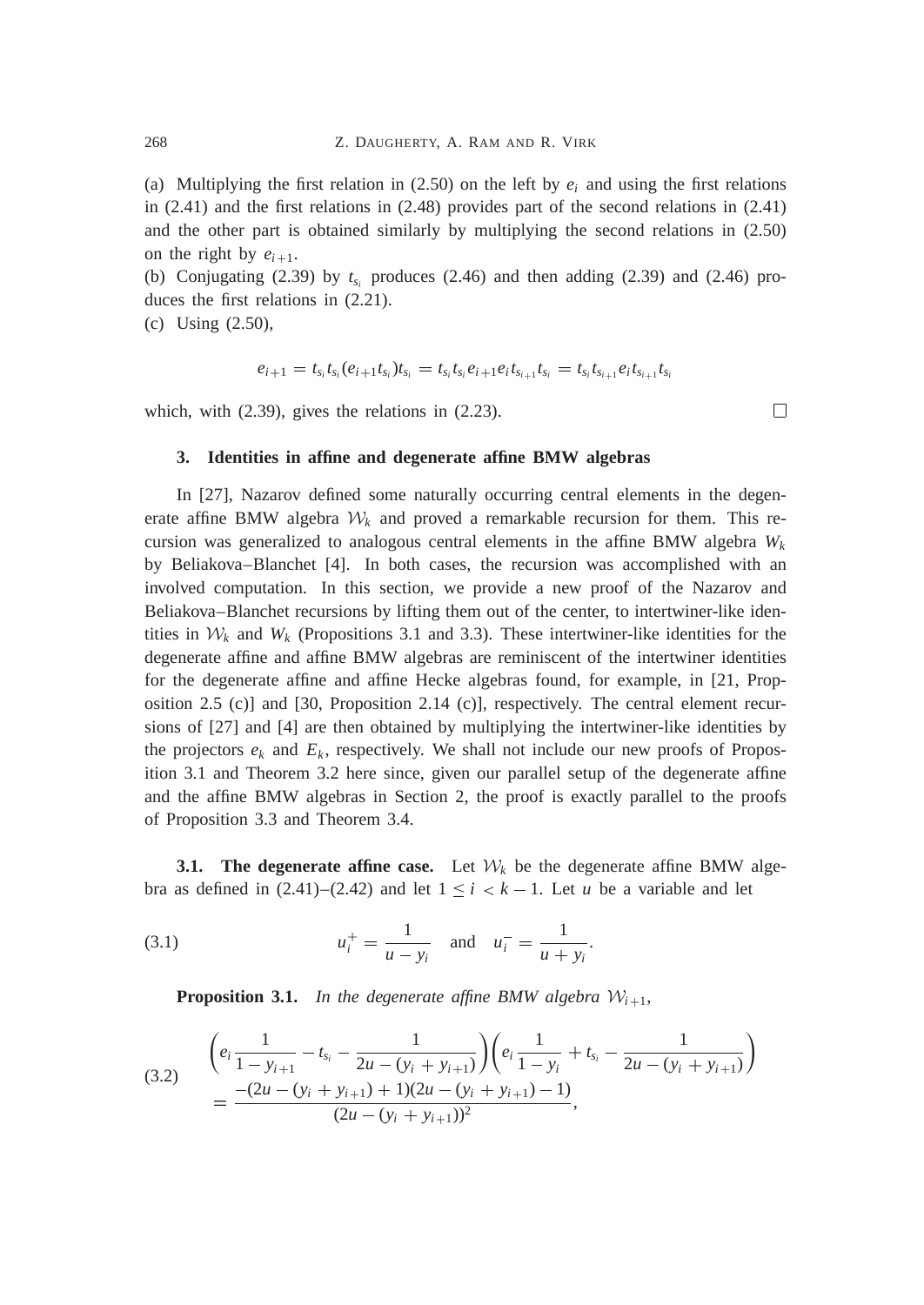*and*

$$
\begin{aligned}\n\left(u_{i+1}^+ + t_{s_i} - e_i \frac{1}{2u - (y_i + y_{i+1})}\right) - u_i^+ \left(u_{i+1}^+ + t_{s_i} - e_i \frac{1}{2u - (y_i + y_{i+1})}\right) u_i^+ \\
(3.3) \quad &= \left(t_{s_i} u_i^+ t_{s_i} + t_{s_i} - e_i \frac{1}{2u - (y_i + y_{i+1})}\right) \\
&\quad - u_{i+1}^+ \left(e_i u_i^+ e_i + \epsilon e_i - e_i \frac{1}{2u - (y_i + y_{i+1})}\right) u_{i+1}^+.\n\end{aligned}
$$

The identities (3.4) and (3.5) of the following theorem are [27, Lemma 2.5], and [27, Lemma 3.8], respectively.

**Theorem 3.2** ([27])**.** *Let* W*<sup>k</sup> be the degenerate affine BMW algebra as defined in*  $(2.41)$ – $(2.42)$  *and let*  $1 \le i < k - 1$ *. Let*  $z_0(u) = \sum_{l \in \mathbb{Z}_{\ge 0}} z_0^{(l)} u^{-l}$ *. Then* 

$$
(3.4) \qquad \left(e_i u_i^- - \epsilon - \frac{1}{2u}\right) \left(e_i u_i^+ + \epsilon - \frac{1}{2u}\right) e_i = -\left(\epsilon + \frac{1}{2u}\right) \left(\epsilon - \frac{1}{2u}\right) e_i,
$$

*and*

(3.5)  

$$
\left(e_{i+1}u_{i+1}^+ + \epsilon - \frac{1}{2u}\right)e_{i+1}
$$

$$
= \left(\frac{z_0(u)}{u} + \epsilon - \frac{1}{2u}\right)\prod_{j=1}^{i} \frac{(u+y_j-1)(u+y_j+1)(u-y_j)^2}{(u+y_j)^2(u-y_j+1)(u-y_j-1)}e_{i+1}.
$$

**3.2. The affine case.** Let  $W_k$  be the affine BMW algebra as defined in  $(2.8)$ – (2.9) and let  $1 \le i < k - 1$ . Let *u* be a variable,

(3.6) 
$$
U_i^+ = \frac{Y_i}{u - Y_i}
$$
, and note that  $U_i^+ U_{i+1}^+ = \frac{Y_i Y_{i+1}}{u^2 - Y_i Y_{i+1}} (U_i^+ + U_{i+1}^+ + 1)$ .

By the definition of  $E_i$  in (2.7),

$$
(u-Y_{i+1})T_i = T_i(u-Y_i) - (q - q^{-1})Y_{i+1}(1 - E_i),
$$

and, by (2.12),

$$
(u - Y_i)T_i = T_i(u - Y_{i+1}) + (q - q^{-1})(1 - E_i)Y_{i+1},
$$

so that

$$
(3.7) \t\t T_i \frac{1}{u - Y_i} = \frac{1}{u - Y_{i+1}} T_i - (q - q^{-1}) \frac{Y_{i+1}}{u - Y_{i+1}} (1 - E_i) \frac{1}{u - Y_i},
$$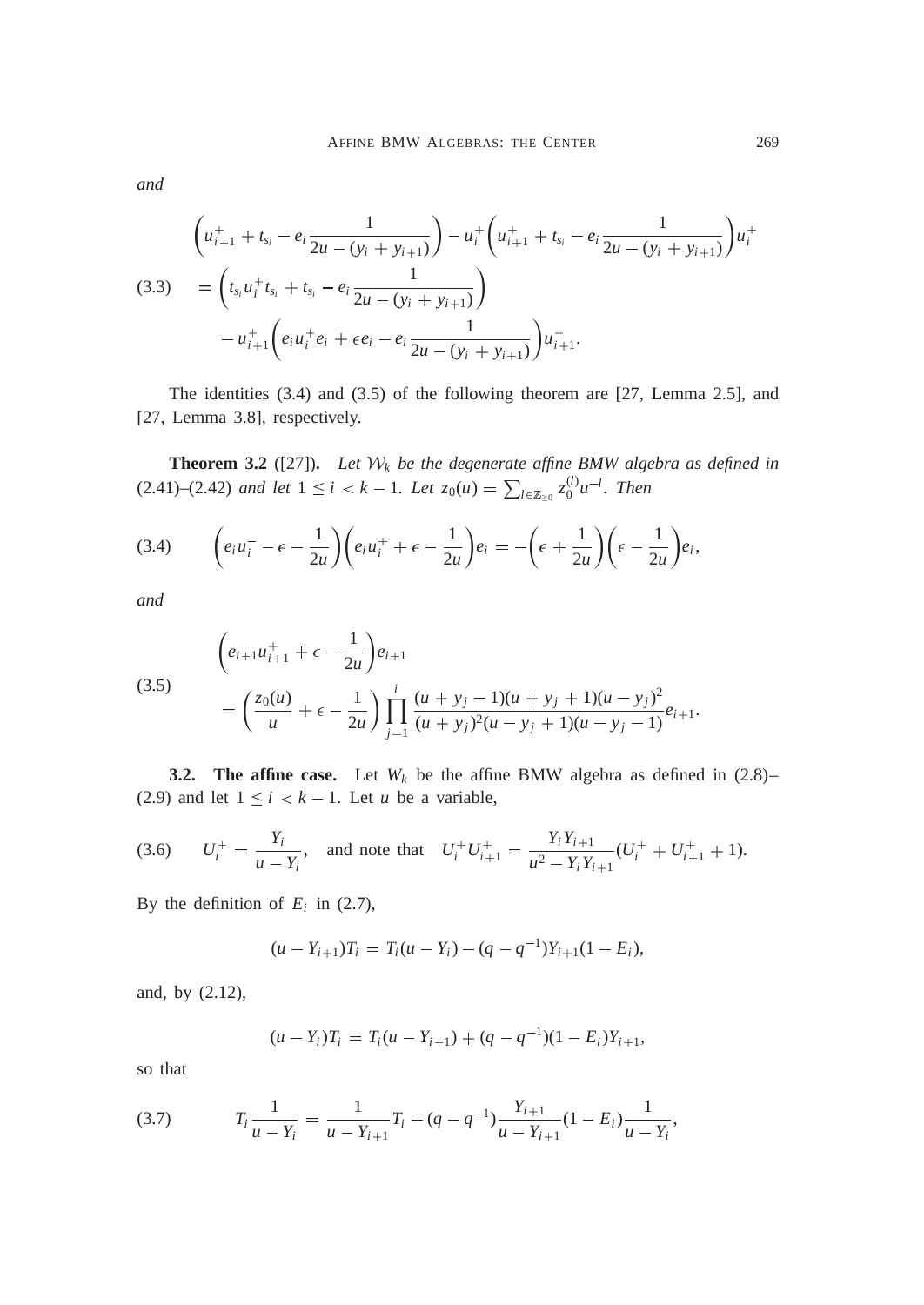and

$$
(3.8) \t\t T_i \frac{1}{u - Y_{i+1}} = \frac{1}{u - Y_i} T_i + (q - q^{-1}) \frac{1}{u - Y_i} (1 - E_i) \frac{Y_{i+1}}{u - Y_{i+1}}.
$$

The relations

(3.9) 
$$
T_i U_i^+ = U_{i+1}^+ T_i^{-1} - (q - q^{-1}) U_{i+1}^+ (1 - E_i) U_i^+
$$

$$
= U_{i+1}^+ (T_i^{-1} - (q - q^{-1})(1 - E_i) U_i^+),
$$

and

(3.10) 
$$
T_i^{-1}U_{i+1}^+ = U_i^+T_i - (q - q^{-1})U_i^+E_iU_{i+1}^+ + (q - q^{-1})U_{i+1}^+U_i^+
$$

$$
= U_i^+(T_i + (q - q^{-1})(1 - E_i)U_{i+1}^+)
$$

are obtained by multiplying  $(3.7)$  and  $(3.8)$  on the right (resp. left) by  $Y_i$  and using the relation  $T_i Y_i = Y_{i+1} T_i^{-1}$ .

Taking the coefficient of  $u^{-(l+1)}$  on each side of (3.7) and (3.8) gives

(3.11) 
$$
T_i Y_i^l = Y_{i+1}^l T_i - (q - q^{-1})(Y_{i+1}^l (1 - E_i) + Y_{i+1}^{l-1} (1 - E_i) Y_i + \cdots + Y_{i+1} (1 - E_i) Y_i^{l-1}),
$$

(3.12) 
$$
T_i Y_{i+1}^l = Y_i^l T_i + (q - q^{-1})(Y_i^{l-1}(1 - E_i)Y_{i+1} + Y_i^{l-2}(1 - E_i)Y_{i+1}^2 + \cdots + (1 - E_i)Y_{i+1}^l),
$$

respectively, for  $l \in \mathbb{Z}_{\geq 0}$ . Therefore,

$$
(3.13) \t T_i Y_i^{-l} = Y_{i+1}^{-l} T_i + (q - q^{-1})(Y_{i+1}^{-(l-1)}(1 - E_i)Y_i^{-1} + \cdots + (1 - E_i)Y_i^{-l}),
$$

$$
(3.14) \t T_i Y_{i+1}^{-1} = Y_i^{-1} T_i - (q - q^{-1}) (Y_i^{-1} (1 - E_i) + \cdots + Y_i^{-1} (1 - E_i) Y_{i+1}^{- (l-1)}).
$$

**Proposition 3.3.** Let  $Q = q - q^{-1}$ . Then, in the affine BMW algebra  $W_{i+1}$ ,

$$
(3.15) \qquad \begin{aligned} \left(E_i \frac{Y_{i+1}}{u - Y_{i+1}} - \frac{T_i}{Q} - \frac{Y_i Y_{i+1}}{u^2 - Y_i Y_{i+1}}\right) \left(E_i \frac{Y_i}{u - Y_i} + \frac{T_i^{-1}}{Q} - \frac{Y_i Y_{i+1}}{u^2 - Y_i Y_{i+1}}\right) \\ &= \frac{-(u^2 - q^2 Y_i Y_{i+1})(u^2 - q^{-2} Y_i Y_{i+1})}{Q^2 (u^2 - Y_i Y_{i+1})^2}, \end{aligned}
$$

*and*

$$
\left(U_{i+1}^{+} + \frac{T_i}{Q} - E_i \frac{Y_i Y_{i+1}}{u^2 - Y_i Y_{i+1}}\right)
$$
  
\n
$$
- Q^2 (U_i^+ + 1) \left(U_{i+1}^+ + \frac{T_i}{Q} - E_i \frac{Y_i Y_{i+1}}{u^2 - Y_i Y_{i+1}}\right) U_i^+
$$
  
\n
$$
= \left(T_i U_i^+ T_i^{-1} + \frac{T_i}{Q} - E_i \frac{Y_i Y_{i+1}}{u^2 - Y_i Y_{i+1}}\right)
$$
  
\n
$$
- Q^2 U_{i+1}^+ \left(E_i U_i^+ E_i + z \frac{E_i}{Q} - E_i \frac{Y_i Y_{i+1}}{u^2 - Y_i Y_{i+1}}\right) (U_{i+1}^+ + 1).
$$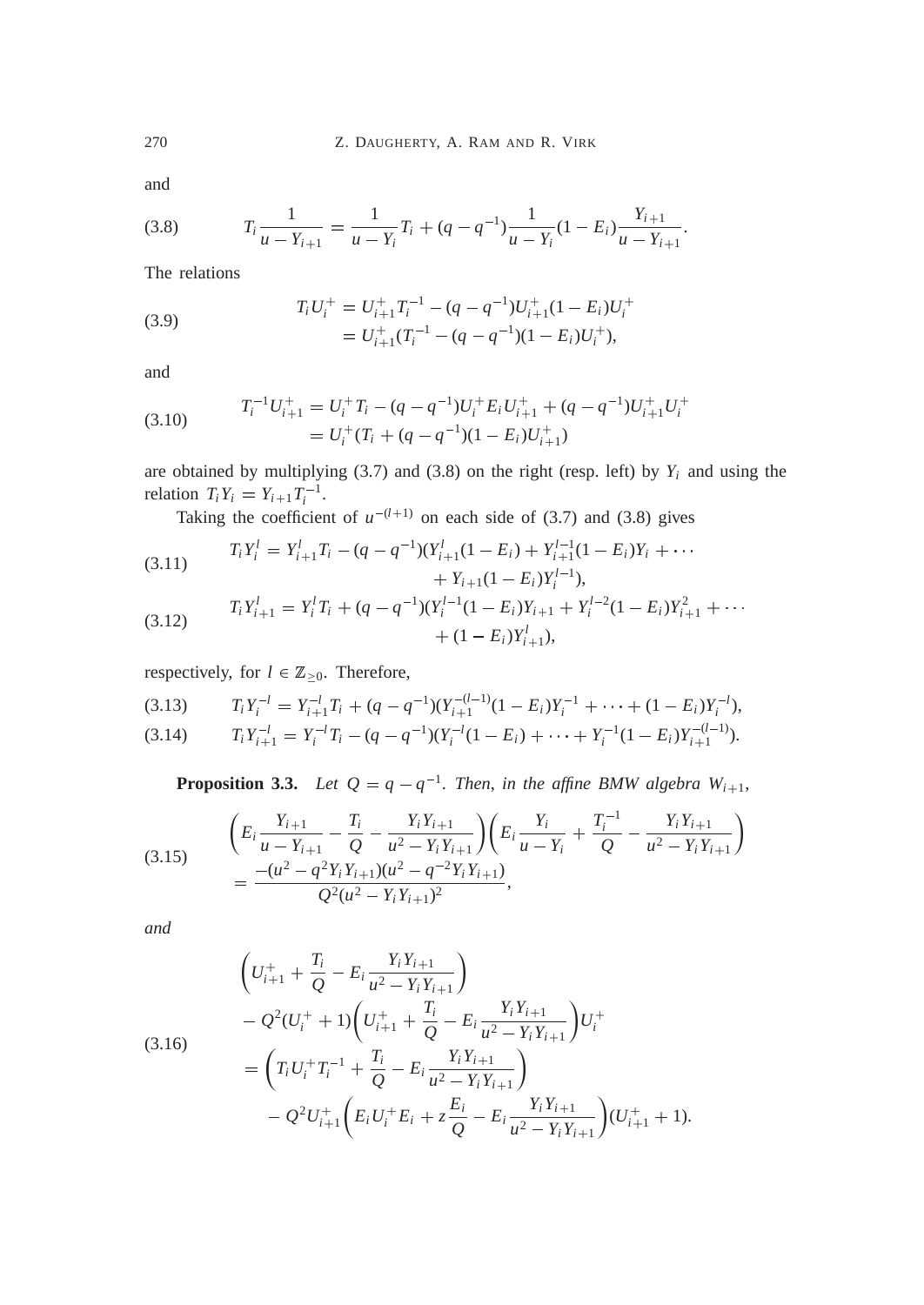Proof. Putting (3.6) into (3.9) says that if

$$
A = \frac{T_i}{Q} + \frac{Y_i Y_{i+1}}{u^2 - Y_i Y_{i+1}}
$$

and

$$
B = E_i U_i^+ + \frac{T_i^{-1}}{Q} - \frac{Y_i Y_{i+1}}{u^2 - Y_i Y_{i+1}}
$$

then

$$
AU_i^+ = U_{i+1}^+ B - \frac{Y_i Y_{i+1}}{u^2 - Y_i Y_{i+1}}.
$$

Next,

$$
AE_i = E_i A
$$

follows from  $(2.8)$  and  $(2.9)$ . So

$$
\begin{split}\n&\left(E_i \frac{Y_{i+1}}{u - Y_{i+1}} - \frac{T_i}{Q} - \frac{Y_i Y_{i+1}}{u^2 - Y_i Y_{i+1}}\right) \left(E_i \frac{Y_i}{u - Y_i} + \frac{T_i^{-1}}{Q} - \frac{Y_i Y_{i+1}}{u^2 - Y_i Y_{i+1}}\right) \\
&= E_i (U_{i+1}^+ B) - AB = E_i \left(A U_i^+ + \frac{Y_i Y_{i+1}}{u^2 - Y_i Y_{i+1}}\right) - AB \\
&= A(E_i U_i^+ - B) + E_i \frac{Y_i Y_{i+1}}{u^2 - Y_i Y_{i+1}} \\
&= -\left(\frac{T_i}{Q} + \frac{Y_i Y_{i+1}}{u^2 - Y_i Y_{i+1}}\right) \left(\frac{T_i^{-1}}{Q} - \frac{Y_i Y_{i+1}}{u^2 - Y_i Y_{i+1}}\right) + E_i \frac{Y_i Y_{i+1}}{u^2 - Y_i Y_{i+1}},\n\end{split}
$$

and, by (2.13), multiplying out the right hand side gives (3.15). Rewrite  $T_i^{-1}U_{i+1}^+ = U_i^+T_i^{-1} + QU_i^+(1 - E_i)(U_{i+1}^+ + 1)$  as

$$
T_i^{-1}U_{i+1}^+ - Q(U_{i+1}^+ + 1)U_i^+ = U_i^+T_i^{-1} - QU_i^+E_i(U_{i+1}^+ + 1),
$$

and multiply on the left by  $T_i$  to get

$$
(3.17) \tU_{i+1}^+ - QT_i(U_{i+1}^+ + 1)U_i^+ = T_iU_i^+T_i^{-1} - QT_iU_i^+E_i(U_{i+1}^+ + 1).
$$

Then, since  $T_i = T_i^{-1} + Q(1 - E_i)$ , equations (3.10) and (3.9) imply

$$
T_i(U_{i+1}^+ + 1) = Q(U_i^+ + 1) \left( \frac{T_i}{Q} + (1 - E_i)U_{i+1}^+ \right)
$$

and

$$
T_i U_i^+ = QU_{i+1}^+ \bigg( \frac{T_i^{-1}}{Q} - (1 - E_i) U_i^+ \bigg),
$$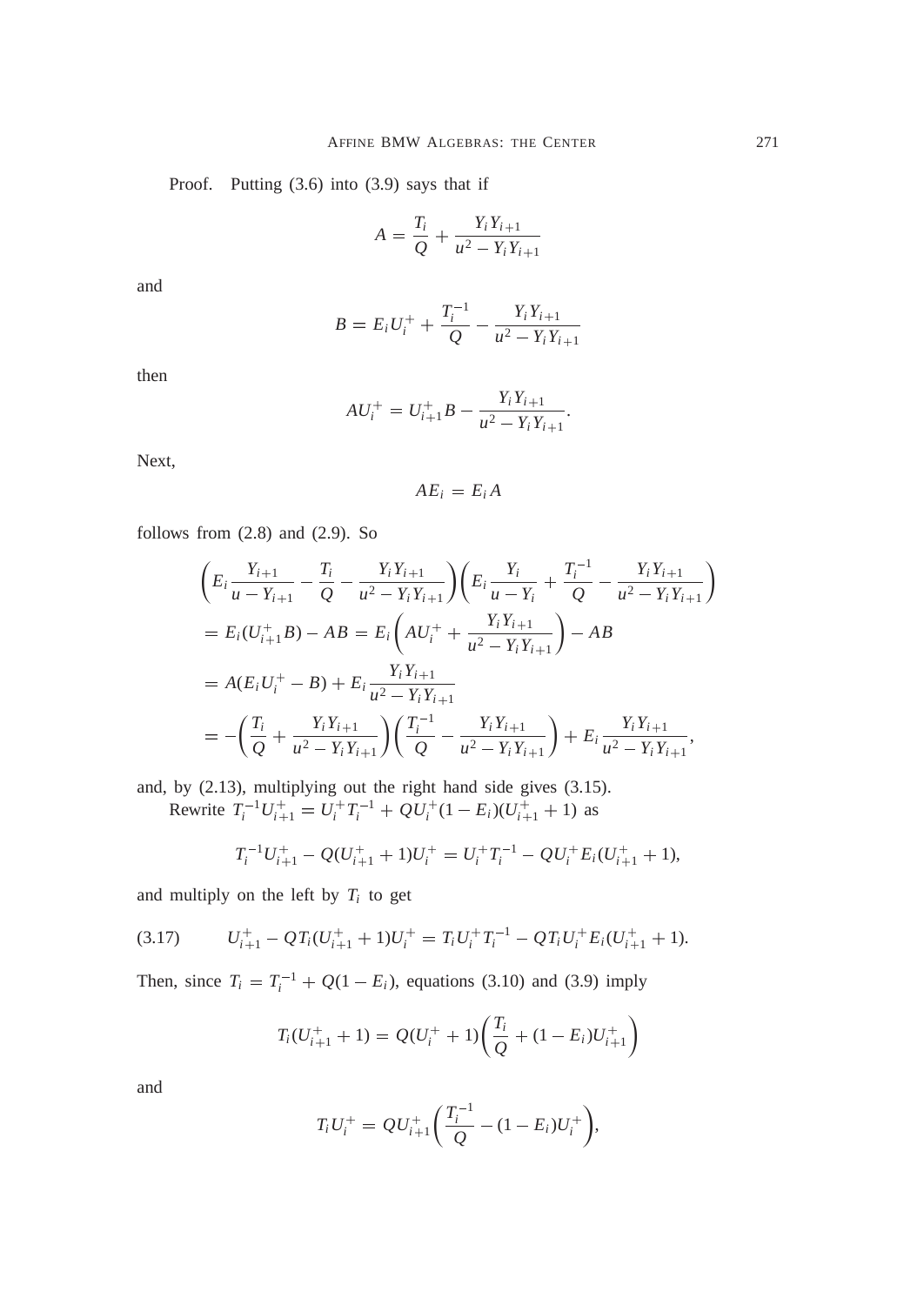and so (3.17) is

(3.18)  

$$
U_{i+1}^{+} - Q^{2}(U_{i}^{+} + 1) \left(\frac{T_{i}}{Q} + (1 - E_{i})U_{i+1}^{+}\right)U_{i}^{+}
$$

$$
= T_{i}U_{i}^{+}T_{i}^{-1} - Q^{2}U_{i+1}^{+}\left(\frac{T_{i}^{-1}}{Q} - (1 - E_{i})U_{i}^{+}\right)E_{i}(U_{i+1}^{+} + 1).
$$

Using (3.6) and adding

$$
\frac{T_i}{Q} - E_i \frac{Y_i Y_{i+1}}{u^2 - Y_i Y_{i+1}} - Q^2 \frac{Y_i Y_{i+1}}{u^2 - Y_i Y_{i+1}} (U_i^+ + 1) E_i (U_{i+1}^+ + 1)
$$

to each side of (3.18) gives

$$
U_{i+1}^{+} + \frac{T_i}{Q} - E_i \frac{Y_i Y_{i+1}}{u^2 - Y_i Y_{i+1}} - Q^2 (U_i^+ + 1) \left( U_{i+1}^+ + \frac{T_i}{Q} - E_i \frac{Y_i Y_{i+1}}{u^2 - Y_i Y_{i+1}} \right) U_i^+
$$
  
\n
$$
= T_i U_i^+ T_i^{-1} + \frac{T_i}{Q} - E_i \frac{Y_i Y_{i+1}}{u^2 - Y_i Y_{i+1}}
$$
  
\n
$$
- Q^2 U_{i+1}^+ \left( E_i U_i^+ + \frac{T_i^{-1}}{Q} - \frac{Y_i Y_{i+1}}{u^2 - Y_i Y_{i+1}} \right) E_i (U_{i+1}^+ + 1)
$$
  
\n
$$
= T_i U_i^+ T_i^{-1} + \frac{T_i}{Q} - E_i \frac{Y_i Y_{i+1}}{u^2 - Y_i Y_{i+1}}
$$
  
\n
$$
- Q^2 U_{i+1}^+ \left( E_i U_i^+ E_i + z \frac{E_i}{Q} - E_i \frac{Y_i Y_{i+1}}{u^2 - Y_i Y_{i+1}} \right) (U_{i+1}^+ + 1),
$$

completing the proof of (3.16).

Let  $Z_0^+$  and  $Z_0^-$  be the generating functions

$$
Z_0^+ = \sum_{l \in \mathbb{Z}_{\geq 0}} Z_0^{(l)} u^{-l} \quad \text{and} \quad Z_0^- = \sum_{l \in \mathbb{Z}_{\geq 0}} Z_0^{(l)} u^{-l}.
$$

 $\Box$ 

If

(3.19) 
$$
U_i^- = \frac{Y_i^{-1}}{u - Y_i^{-1}} \text{ then } E_i U_{i+1}^+ = E_i U_i^- \text{ and } U_{i+1}^+ E_i = U_i^- E_i,
$$

by the second identity in (2.9). The first identity in (2.9) is equivalent to

$$
E_1U_1^+E_1=(Z_0^+-Z_0^{(0)})E_1.
$$

In the following theorem, the identity (3.20) is equivalent to [13, Lemma 2.8, parts (2) and (3)] or  $[14,$  Lemma 2.6(4)] and the identity  $(3.21)$  is equivalent to the identity found in [4, Lemma 7.4].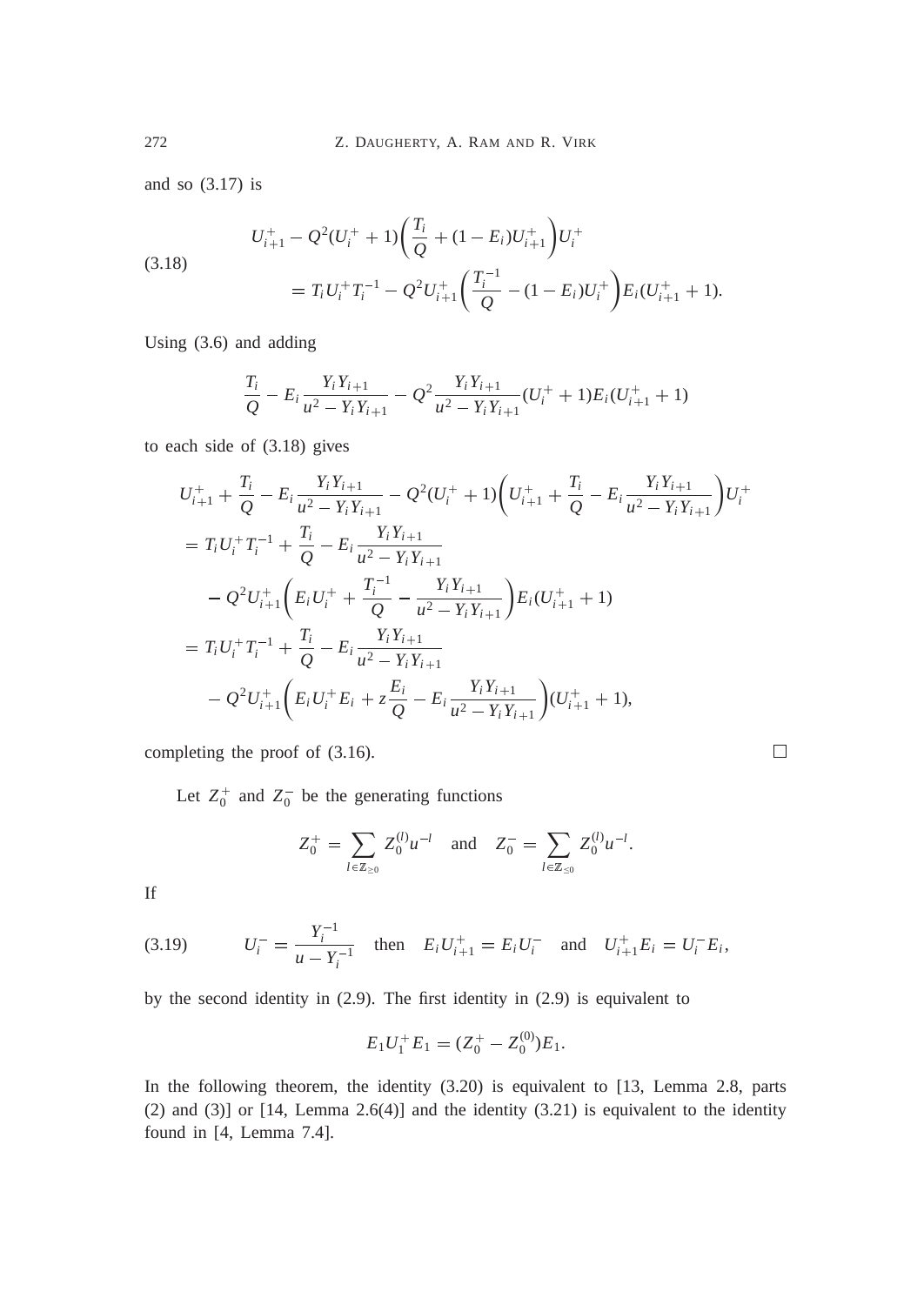**Theorem 3.4** ([4, 13, 14])**.** *Let W<sup>k</sup> be the affine BMW algebra as defined in*  $(2.8)–(2.9)$  *and let*  $1 \le i \le k-1$ *. Then* 

(3.20) 
$$
\left(E_i U_i^- - \frac{z^{-1}}{q - q^{-1}} - \frac{1}{u^2 - 1}\right) \left(E_i U_i^+ + \frac{z}{q - q^{-1}} - \frac{1}{u^2 - 1}\right) E_i
$$

$$
= \frac{-(u^2 - q^2)(u^2 - q^{-2})}{(u^2 - 1)^2 (q - q^{-1})^2} E_i,
$$

*and*

$$
(3.21) \qquad \left(E_{i+1}U_{i+1}^+ + \frac{z}{q-q^{-1}} - \frac{1}{u^2-1}\right)E_{i+1}
$$
\n
$$
= \left(Z_0^+ + \frac{z^{-1}}{q-q^{-1}} - \frac{u^2}{u^2-1}\right) \left(\prod_{j=1}^i \frac{(u-Y_j)^2(u-q^{-2}Y_j^{-1})(u-q^2Y_j^{-1})}{(u-Y_j^{-1})^2(u-q^2Y_j)(u-q^{-2}Y_j)}\right)E_{i+1}.
$$

Proof. Multiply (3.15) on the right by  $E_i$  and use  $Z_{i-1}^{(0)} = 1 + (z - z^{-1})/(q - q^{-1})$ to ge (3.20).

Multiplying (3.16) on the left and right by  $E_{i+1}$  and using the relations in (2.8), (2.9), (2.14), and

$$
E_{i+1}T_iU_i^+T_i^{-1}E_{i+1}=E_{i+1}T_iT_{i+1}U_i^+T_{i+1}^{-1}T_i^{-1}E_{i+1}=E_{i+1}E_iU_i^+E_iE_{i+1},
$$

gives

$$
\begin{aligned}\n&\left(E_{i+1}U_{i+1}^+ + \frac{z}{Q} - \frac{1}{u^2 - 1}\right)E_{i+1}(1 - Q^2(U_i^+ + 1)U_i^+) \\
&= E_{i+1}\left(E_iU_i^+ + \frac{z}{Q} - \frac{1}{u^2 - 1}\right)E_iE_{i+1} \\
&- Q^2U_i^-E_{i+1}\left(E_iU_i^+ + \frac{z}{Q} - \frac{1}{u^2 - 1}\right)E_iE_{i+1}(U_i^- + 1) \\
&= (1 - Q^2L_{U_i^-}R_{U_i^- + 1})\left(E_{i+1}\left(E_iU_i^+ + \frac{z}{Q} - \frac{1}{u^2 - 1}\right)E_iE_{i+1}\right)\n\end{aligned}
$$

where  $L_{U_i^-}$  is the operator of left multiplication by  $U_i^-$  and  $R_{U_i^-+1}$  is the operator of right multiplication by  $U_i^- + 1$ . Then, by induction,

$$
\left(E_{i+1}U_{i+1}^+ + \frac{z}{Q} - \frac{1}{u^2 - 1}\right)E_{i+1}\prod_{j=1}^i (1 - Q^2U_j^+(U_j^+) + 1))
$$
\n
$$
= \left(\prod_{j=1}^i (1 - Q^2L_{U_j^-}R_{U_j^-+1})\right)\left(E_{i+1}E_i\cdots E_2\left(E_1U_1^+ + \frac{z}{Q} - \frac{1}{u^2 - 1}\right)E_1E_2\cdots E_iE_{i+1}\right)
$$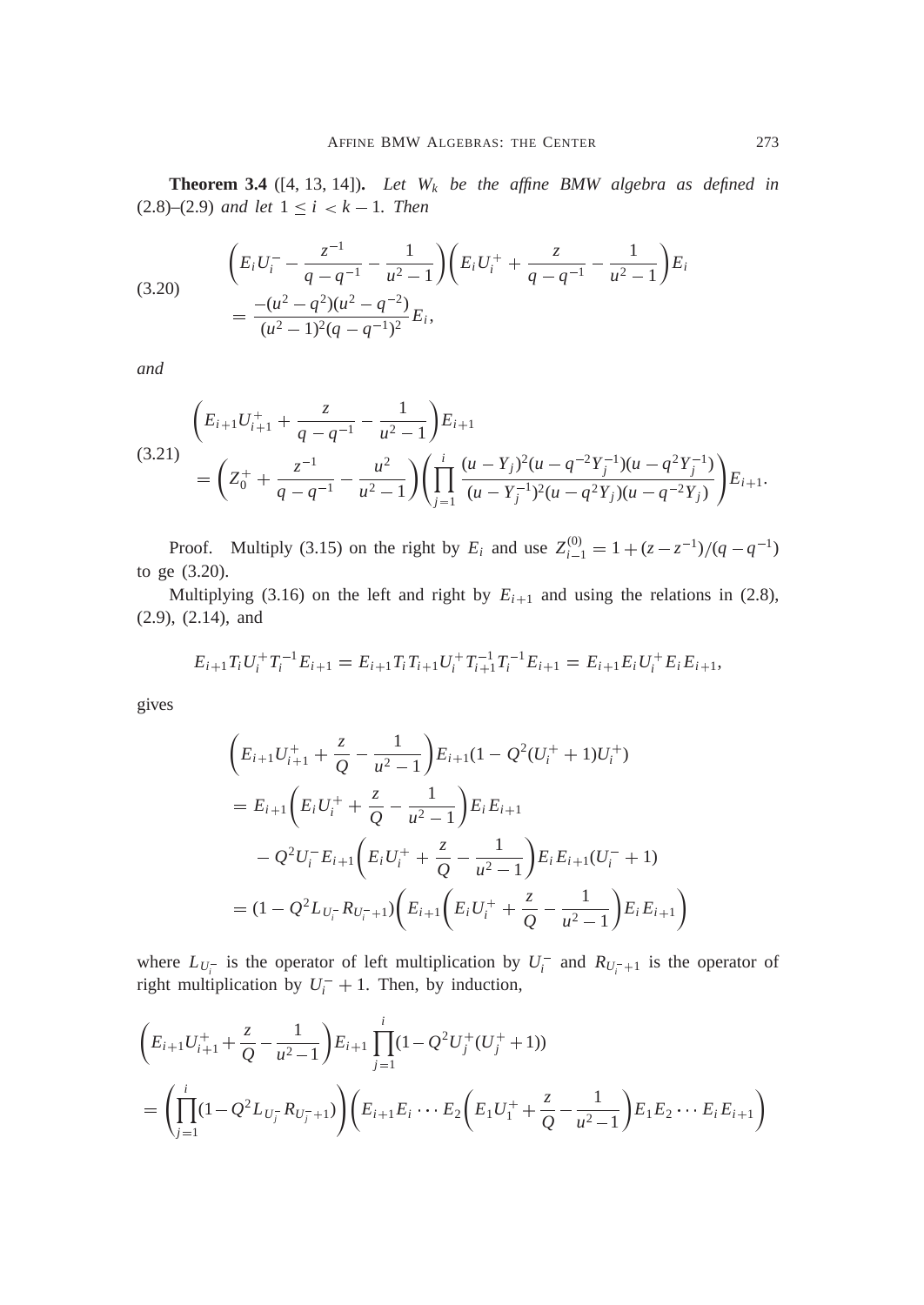$$
= \prod_{j=1}^{i} (1 - Q^2 L_{U_j^-} R_{U_j^- + 1}) \left( E_{i+1} E_i \cdots E_2 \left( Z_0^+ - Z_0^{(0)} + \frac{z}{Q} - \frac{1}{u^2 - 1} \right) E_1 E_2 \cdots E_i E_{i+1} \right)
$$
  
\n
$$
= \left( Z_0^+ - Z_0^{(0)} + \frac{z}{Q} - \frac{1}{u^2 - 1} \right) \left( \prod_{j=1}^{i} (1 - Q^2 L_{U_j^-} R_{U_j^- + 1}) \right) (E_{i+1} E_i \cdots E_2 E_1 E_2 \cdots E_i E_{i+1})
$$
  
\n
$$
= \left( Z_0^+ - Z_0^{(0)} + \frac{z}{Q} - \frac{1}{u^2 - 1} \right) \prod_{j=1}^{i} (1 - Q^2 U_j^- (U_j^- + 1)) E_{i+1}.
$$

So (3.21) follows from

$$
\begin{split} &\frac{1-(q-q^{-1})^2U_j^-(U_j^-+1)}{1-(q-q^{-1})^2U_j^+(U_j^++1)}\\ &=\frac{1-(q-q^{-1})^2Y_j^{-1}/(u-Y_j^{-1})(Y_j^{-1}/(u-Y_j^{-1})+1)}{1-(q-q^{-1})^2Y_j/(u-Y_j)(Y_j/(u-Y_j)+1)}\\ &=\frac{((u-Y_j^{-1})^2-(q-q^{-1})^2Y_j^{-1}u)(1/(u-Y_j^{-1})^2)}{((u-Y_j)^2-(q-q^{-1})^2Y_ju)(1/(u-Y_j)^2)}\\ &=\frac{(u-q^{-2}Y_j^{-1})(u-q^2Y_j^{-1})(u-Y_j)^2}{(u-q^{-2}Y_j)(u-q^2Y_j)(u-Y_j^{-1})^2} \end{split}
$$

and  $Z_0^{(0)} = 1 + (z - z^{-1})/(q - q^{-1}).$ 

## **4. The center of the affine and degenerate affine BMW algebras**

In this section, we identify the center of  $W_k$  and  $W_k$ . Both centers arise as algebras of symmetric functions with a "cancellation property" (in the language of [29]) or "wheel condition" (in the language of [9]). In the degenerate case,  $Z(\mathcal{W}_k)$  is the ring of symmetric functions in  $y_1, \ldots, y_k$  with the *Q*-cancellation property of Pragacz. By [29, Theorem 2.11 (Q)], this is the same ring as the ring generated by the odd power sums, which is the way that Nazarov [27] identified  $Z(\mathcal{W}_k)$ .

 $\Box$ 

The cancellation property in the case of  $W_k$  is analogous, exhibiting the center of the affine BMW algebra  $Z(W_k)$  as a subalgebra of the ring of symmetric Laurent polynomials. At the end of this section, in an attempt to make the theory for the affine BMW algebra completely analogous to that for the degenerate affine BMW algebra, we have formulated an alternate description of  $Z(W_k)$  as a ring generated by "negative" power sums.

**4.1.** Bases of  $W_k$  and  $W_k$ . The Brauer algebra, depending on a parameter *x*, is given by generators  $e_1, \ldots, e_{k-1}$  and  $s_1, \ldots, s_{k-1}$  and relations as given in [27,  $(1.2)$ – $(1.5)$ ] (where our  $e_i$  is denoted  $\bar{s}_i$  and our *x* is denoted *N*). The Brauer algebra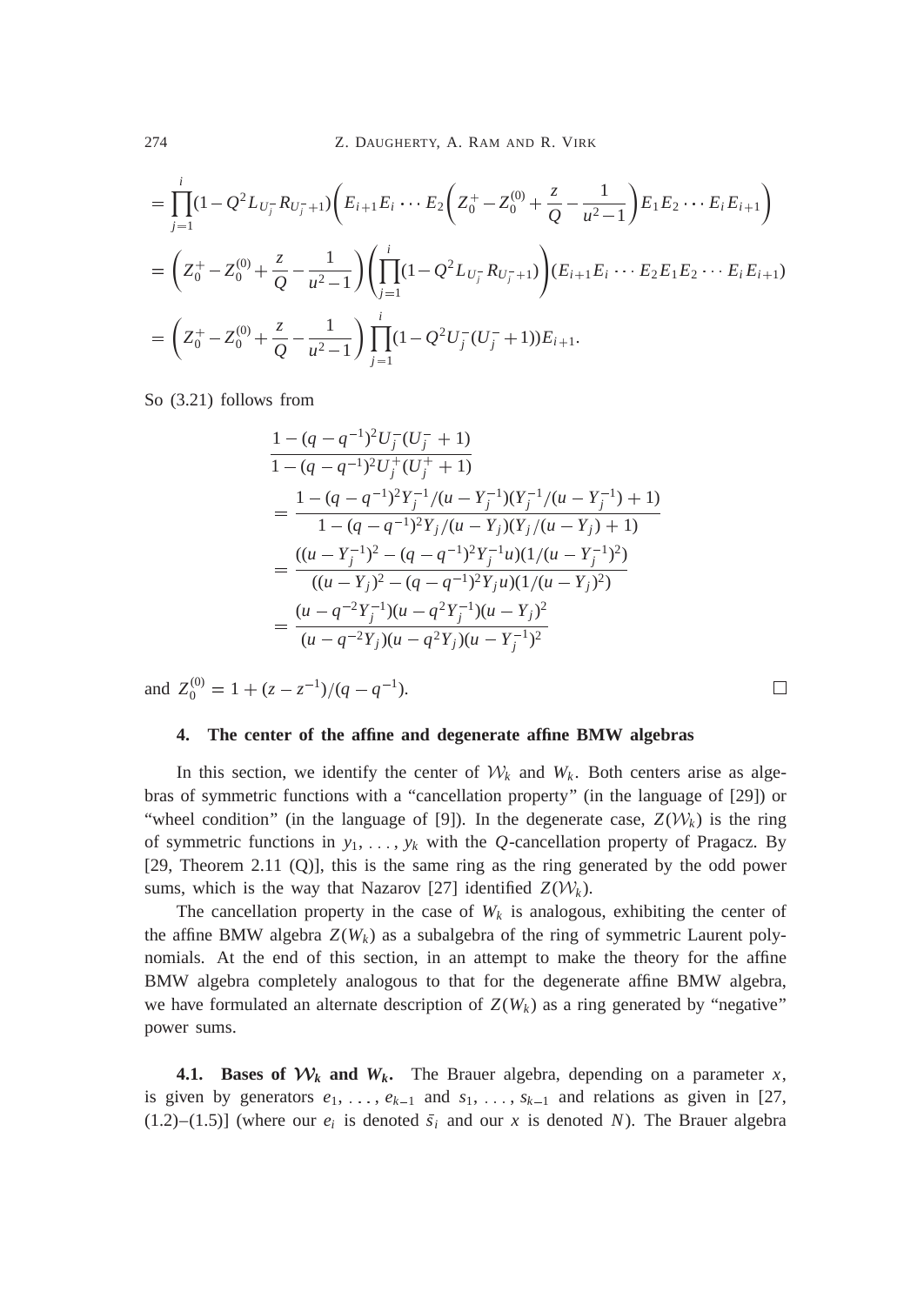also has a diagrammatic presentation (see [5]) with basis

$$
(4.1) \t\t D_k = \{\text{diagrams on } k \text{ dots}\},\
$$

where a (*Brauer*) *diagram* on *k* dots is a graph with *k* dots in the top row, *k* dots in the bottom row and *k* edges pairing the dots. We label the vertices of the top row, left to right, with  $1, 2, \ldots, k$  and the vertices in the bottom row, left to right, with  $1', 2', \ldots, k'$  so that, for example,

$$
(4.2) \t d = \t{13(21')(45)(66')(74')(2'7')(3'5')}
$$

is a Brauer diagram on 7 dots. Setting

$$
x = z_0^{(0)} \quad \text{and} \quad s_i = \epsilon t_{s_i}
$$

realizes the Brauer algebra as a subalgebra of the degenerate affine BMW algebra  $W_k$ . The Brauer algebra is also the quotient of  $W_k$  by  $y_1 = 0$  and, hence, can be viewed as the degenerate cyclotomic BMW algebra  $W_{1,k}(0)$ .

**Theorem 4.1** ([27, 2]). Let  $W_k$  be the degenerate affine BMW algebra and let  $W_{r,k}(b_1,\ldots,b_r)$  be the degenerate cyclotomic BMW algebra as defined in  $(2.41)$ – $(2.42)$ *and* (2.43), *respectively. For*  $n_1, \ldots, n_k \in \mathbb{Z}_{\geq 0}$  *and a diagram d on k dots let* 

$$
d^{n_1,\ldots,n_k}=y_{i_1}^{n_1}\cdots y_{i_l}^{n_l}dy_{i_{l+1}}^{n_{l+1}}\cdots y_{i_k}^{n_k},
$$

*where, in the lexicographic ordering of the edges*  $(i_1, j_1), \ldots, (i_k, j_k)$  of d,  $i_1, \ldots, i_l$ *are in the top row of d and*  $i_{l+1}, \ldots, i_k$  *are in the bottom row of d. Let*  $D_k$  *be the set of diagrams on k dots*, *as in* (4.1)*.* (a) *If*  $\kappa_0, \kappa_1 \in C$  *and* 

$$
(4.3) \qquad \left(z_0(-u) - \left(\frac{1}{2} + \epsilon u\right)\right)\left(z_0(u) - \left(\frac{1}{2} - \epsilon u\right)\right) = \left(\frac{1}{2} - \epsilon u\right)\left(\frac{1}{2} + \epsilon u\right)
$$

*then*  $\{d^{n_1,...,n_k} \mid d \in D_k, n_1,...,n_k \in \mathbb{Z}_{\geq 0}\}$  *is a C-basis of*  $W_k$ . (b) *If*  $\kappa_0, \kappa_1 \in C$ , (4.3) *holds*, *and* 

(4.4) 
$$
\left(z_0(u) + u - \frac{1}{2}\right) = \left(u - \frac{1}{2}(-1)^r\right)\left(\prod_{i=1}^r \frac{u + b_i}{u - b_i}\right)
$$

then  $\{d^{n_1,...,n_k} \mid d \in D_k, 0 \leq n_1,..., n_k \leq r-1\}$  is a C-basis of  $W_{r,k}(b_1,...,b_r)$ .

Part (a) of Theorem 4.1 is [27, Theorem 4.6] (see also [2, Theorem 2.12]) and part (b) is [2, Proposition 2.15 and Theorem 5.5].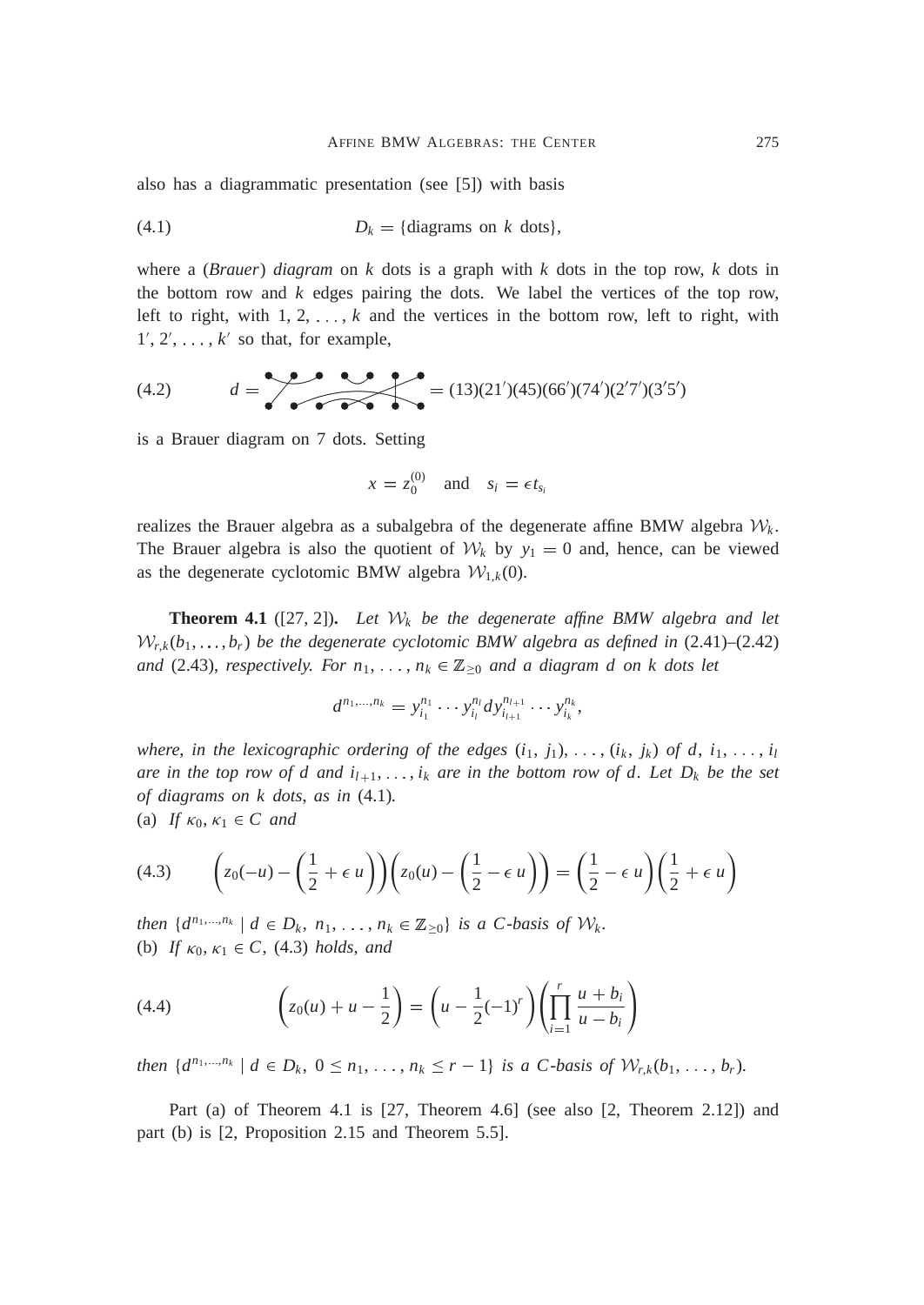**Theorem 4.2** ([14, 39]). Let  $W_k$  be the affine BMW algebra and let  $W_{r,k}(b_1, \ldots, b_k)$  $b_r$ ) *be the cyclotomic BMW algebra as defined in* Section 2.1*. Let*  $d \in D_k$  *be a Brauer diagram*, *where D<sup>k</sup> is as in* (4.1)*. Choose a minimal length expression of d as a product of e*<sub>1</sub>,  $\ldots$ ,  $e_{k-1}$ ,  $s_1$ ,  $\ldots$ ,  $s_{k-1}$ ,

$$
d = a_1 \cdots a_l, \quad a_i \in \{e_1, \ldots, e_{k-1}, s_1, \ldots, s_{k-1}\},
$$

*such that the number of s<sup>i</sup> in this product is the number of crossings in d. For each a*<sub>*i*</sub> *which is in*  $\{s_1, \ldots, s_{k-1}\}$  *fix a choice of sign*  $\epsilon_j = \pm 1$  *and set* 

$$
T_d = A_1 \cdots A_l, \quad \text{where} \quad A_j = \begin{cases} E_i, & \text{if} \quad a_j = e_i, \\ T_i^{\epsilon_j}, & \text{if} \quad a_j = s_i. \end{cases}
$$

*For*  $n_1$ , ...,  $n_k \in \mathbb{Z}$  *let* 

$$
T_d^{n_1,\ldots,n_k}=Y_{i_1}^{n_1}\cdots Y_{i_l}^{n_l}T_dY_{i_{l+1}}^{n_{l+1}}\cdots Y_{i_k}^{n_k},
$$

*where*, *in the lexicographic ordering of the edges*  $(i_1, j_1), \ldots, (i_k, j_k)$  *of d*,  $i_1, \ldots, i_l$ *are in the top row of d and*  $i_{l+1}, \ldots, i_k$  *are in the bottom row of d.* (a) *If*

(4.5)  

$$
\left(Z_0^- - \frac{z}{q - q^{-1}} - \frac{u^2}{u^2 - 1}\right)\left(Z_0^+ + \frac{z^{-1}}{q - q^{-1}} - \frac{u^2}{u^2 - 1}\right)
$$

$$
= \frac{-(u^2 - q^2)(u^2 - q^{-2})}{(u^2 - 1)^2(q - q^{-1})^2}
$$

*then*  $\{T_d^{n_1,...,n_k} \mid d \in D_k, n_1,...,n_k \in \mathbb{Z}\}$  *is a C-basis of W<sub>k</sub>*. (b) *If* (4.5) *holds and*

$$
(4.6) \t\t Z_0^+ + \frac{z^{-1}}{q - q^{-1}} - \frac{u^2}{u^2 - 1} = \left(\frac{z}{q - q^{-1}} + \frac{uz}{u^2 - 1}\right) \prod_{j=1}^r \frac{u - b_j^{-1}}{u - b_j}
$$

then  $\{T_d^{n_1,...,n_k} \mid d \in D_k, 0 \leq n_1,..., n_k \leq r-1\}$  is a C-basis of  $W_{r,k}(b_1,...,b_r)$ .

Part (a) of Theorem 4.2 is [14, Theorem 2.25] and part (b) is [14, Theorem 5.5] and [39, Theorem 8.1]. We refer to these references for proof, remarking only that one key point in showing that  $\{T_d^{n_1,\dots,n_k} \mid d \in D_k, n_1, \dots, n_k \in \mathbb{Z}\}$  spans  $W_k$  is that if  $(i, j)$ is a top-to-bottom edge in *d* then

(4.7) 
$$
Y_i T_d = T_d Y_j + \text{(terms with fewer crossings)},
$$

and, if  $(i, j)$  is a top-to-top edge in  $d$  then

(4.8) 
$$
Y_i T_d = Y_j^{-1} T_d + \text{(terms with fewer crossings)}.
$$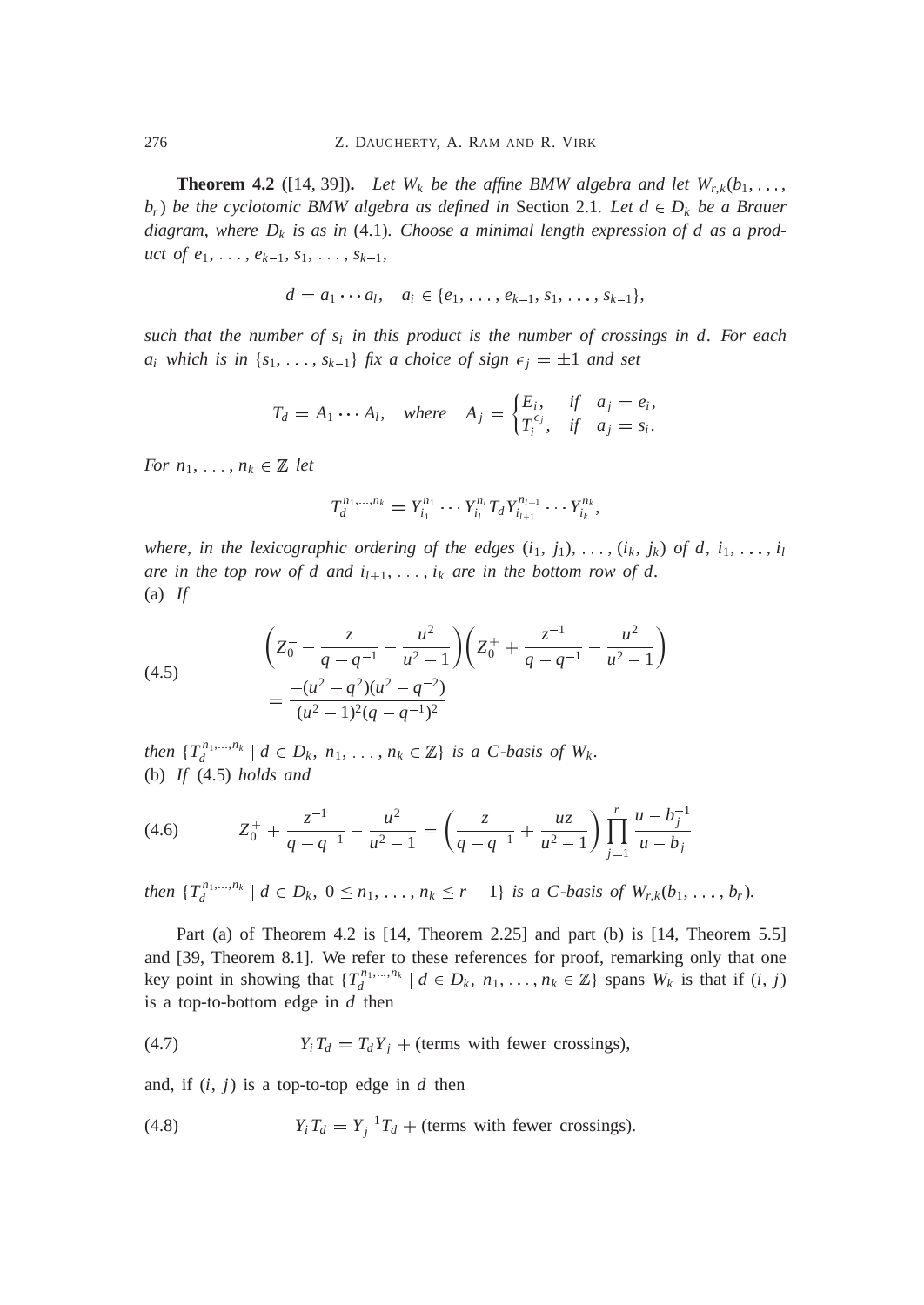**4.2.** The center of  $W_k$ . The degenerate affine BMW algebra is the algebra  $W_k$ over *C* defined in Section 2.3 and the polynomial ring  $C[y_1, \ldots, y_k]$  is a subalgebra of  $W_k$ . The symmetric group  $S_k$  acts on  $C[y_1, \ldots, y_k]$  by permuting the variables. A classical fact (see, for example, [20, Theorem 3.3.1]) is that the center of the degenerate affine Hecke algebra  $\mathcal{H}_k$  is the ring of symmetric functions

$$
Z(\mathcal{H}_k) = C[y_1, \ldots, y_k]^{S_k} = \{ f \in C[y_1, \ldots, y_k] \mid wf = f, \text{ for } w \in S_k \}.
$$

Theorem 4.3 gives an analogous characterization of the center of the degenerate affine BMW algebra. We shall not include the proof here since, given our parallel setup of the degenerate affine BMW algebras and the affine BMW algebras in Section 2, the proof is exactly parallel to the proof of Theorem 4.4.

**Theorem 4.3.** *The center of the degenerate affine BMW algebra*  $W_k$  *is* 

$$
\mathcal{R}_k = \{f \in C[y_1, \ldots, y_k]^{S_k} \mid f(y_1, -y_1, y_3, \ldots, y_k) = f(0, 0, y_3, \ldots, y_k)\}.
$$

The *power sum symmetric functions*  $p_i$  are given by

$$
p_i = y_1^i + y_2^i + \cdots + y_k^i
$$
, for  $i \in \mathbb{Z}_{>0}$ .

The *Hall–Littlewood polynomials* (see [25, Chapter III (2.1)]) are given by

$$
P_{\lambda}(y;t) = P_{\lambda}(y_1,\ldots,y_k;t) = \frac{1}{v_{\lambda}(t)}\sum_{w\in S_k} w\left(y_1^{\lambda_1}\cdots y_k^{\lambda_k}\prod_{1\leq i < j \leq k}\frac{x_i - tx_j}{x_i - x_j}\right),
$$

where  $v_{\lambda}(t)$  is a normalizing constant (a polynomial in *t*) so that the coefficient of  $y_1^{\lambda_1} \cdots y_k^{\lambda_k}$  in  $P_\lambda(y; t)$  is equal to 1. The *Schur Q-functions* (see [25, Chapter III (8.7)]) are

$$
Q_{\lambda} = \begin{cases} 0, & \text{if } \lambda \text{ is not strict,} \\ 2^{l(\lambda)} P_{\lambda}(y; -1), & \text{if } \lambda \text{ is strict,} \end{cases}
$$

where  $l(\lambda)$  is the number of (nonzero) parts of  $\lambda$  and the partition  $\lambda$  is *strict* if all its (nonzero) parts are distinct. Let  $\mathcal{R}_k$  be as in Theorem 4.3. Then (see [27, Corollary 4.10], [29, Theorem 2.11 (Q)] and [25, Chapter III §8])

(4.9) 
$$
\mathcal{R}_k = C[p_1, p_3, p_5, \dots] = Cspan\{Q_\lambda \mid \lambda \text{ is strict}\}.
$$

More generally, let  $r \in \mathbb{Z}_{\geq 0}$  and let  $\zeta$  be a primitive *r*th root of unity. Define

$$
\mathcal{R}_{r,k} = \{f \in \mathbb{Z}[\zeta][y_1, \ldots, y_k]^{S_k} \mid
$$
  

$$
f(y_1, \zeta y_1, \ldots, \zeta^{r-1}y_1, y_{r+1}, \ldots, y_k) = f(0, 0, \ldots, 0, y_{r+1}, \ldots, y_k)\}.
$$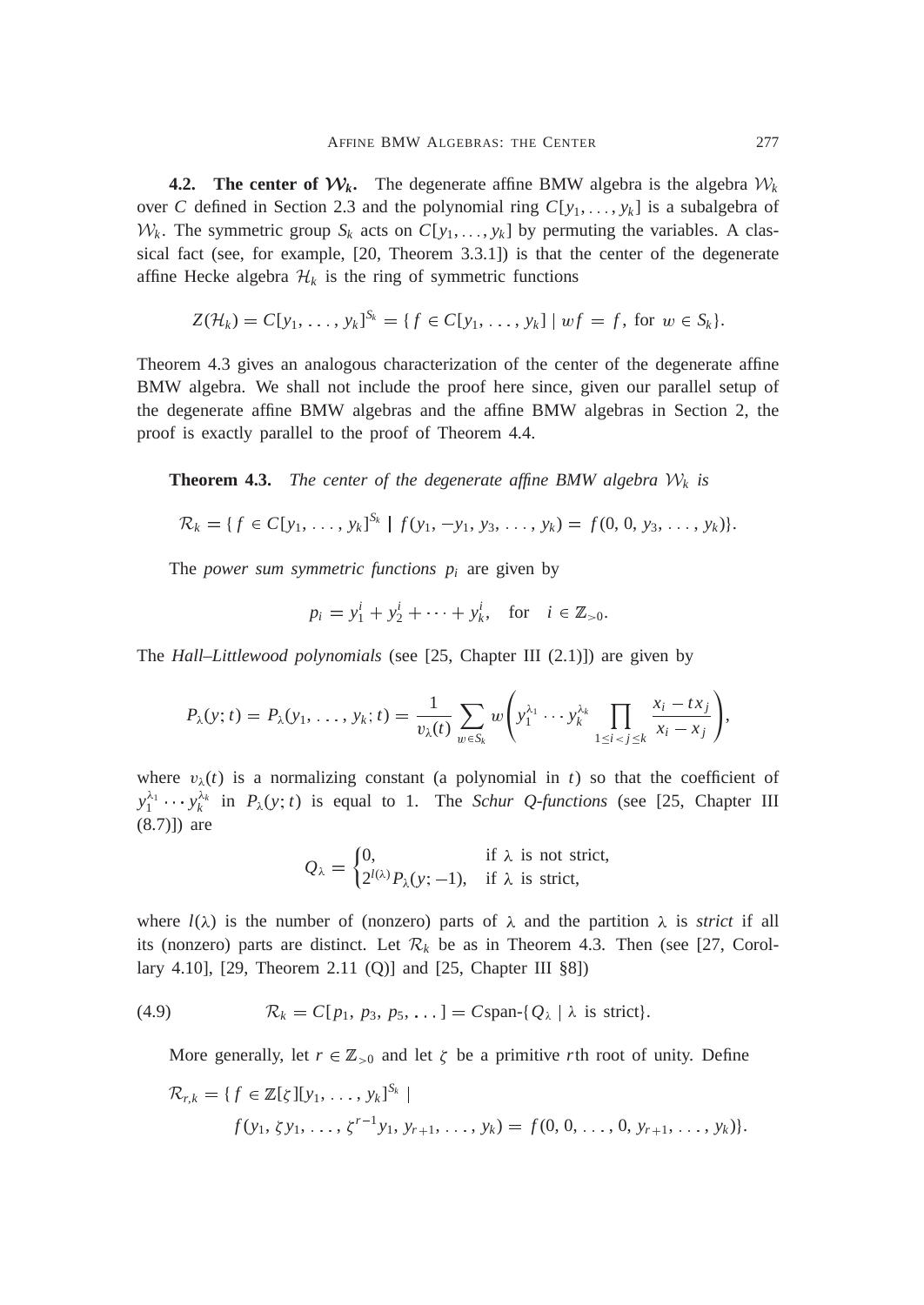Then

$$
(4.10) \t\t \mathcal{R}_{r,k} \otimes_{\mathbb{Z}[\zeta]} \mathbb{Q}(\zeta) = \mathbb{Q}(\zeta)[p_i \mid i \neq 0 \bmod r],
$$

and

(4.11) 
$$
\mathcal{R}_{r,k}
$$
 has  $\mathbb{Z}[\zeta]$ -basis  $\{P_{\lambda}(y;\zeta) \mid m_i(\lambda) < r \text{ and } \lambda_1 \leq k\},$ 

where  $m_i(\lambda)$  is the number parts of size *i* in  $\lambda$ . The ring  $\mathcal{R}_{r,k}$  is studied in [26], [23], [25, Chapter III Example 5.7 and Example 7.7], [37], [9], and others. The proofs of (4.10) and (4.11) follow from [25, Chapter III Example 7.7], [37, Lemma 2.2 and following remarks] and the arguments in the proofs of [9, Lemma 3.2 and Proposition 3.5].

**4.3. The center of**  $W_k$ **.** The affine BMW algebra is the algebra  $W_k$  over C defined in Section 2.1 and the ring of Laurent polynomials  $C[Y_1^{\pm 1}, \ldots, Y_k^{\pm 1}]$  is a subalgebra of  $W_k$ . The symmetric group  $S_k$  acts on  $C[Y_1^{\pm 1}, \ldots, Y_k^{\pm 1}]$  by permuting the variables. A classical fact (see, for example, [16, Proposition 2.1]) is that the center of the affine Hecke algebra  $H_k$  is the ring of symmetric functions,

$$
Z(H_k) = C[Y_1^{\pm 1}, \ldots, Y_k^{\pm 1}]^{S_k} = \{ f \in C[Y_1^{\pm 1}, \ldots, Y_k^{\pm 1}] \mid wf = f, \text{ for } w \in S_k \}.
$$

Theorem 4.4 is a characterization of the center of the affine BMW algebra.

**Theorem 4.4.** *The center of the affine BMW algebra*  $W_k$  *is* 

$$
R_k = \{f \in C[Y_1^{\pm 1}, \ldots, Y_k^{\pm 1}]^{S_k} \mid f(Y_1, Y_1^{-1}, Y_3, \ldots, Y_k) = f(1, 1, Y_3, \ldots, Y_k)\}.
$$

Proof. STEP 1:  $f \in W_k$  commutes with all  $Y_i \Leftrightarrow f \in C[Y_1^{\pm 1}, \ldots, Y_k^{\pm 1}]$ : Assume  $f \in W_k$  and write

$$
f = \sum c_d^{n_1, \dots, n_k} T_d^{n_1, \dots, n_k},
$$

in terms of the basis in Theorem 4.2. Let  $d \in D_k$  with the maximal number of crossings such that  $c_d^{n_1,...,n_k} \neq 0$  and, using the notation after (4.2), suppose there is an edge  $(i, j)$  of *d* such that  $j \neq i'$ . Then, by (4.7) and (4.8),

the coefficient of 
$$
Y_i T_d^{n_1,...,n_k}
$$
 in  $Y_i f$  is  $c_d^{n_1,...,n_k}$ 

and

the coefficient of 
$$
Y_i T_d^{n_1,...,n_k}
$$
 in  $fY_i$  is 0.

If  $Y_i f = f Y_i$  it follows that there is no such edge, and so  $d = 1$  (and therefore  $T_d = 1$ ). Thus  $f \in C[Y_1^{\pm 1}, \ldots, Y_k^{\pm 1}]$ . Conversely, if  $f \in C[Y_1^{\pm 1}, \ldots, Y_k^{\pm 1}]$ , then  $Y_i f = fY_i$ .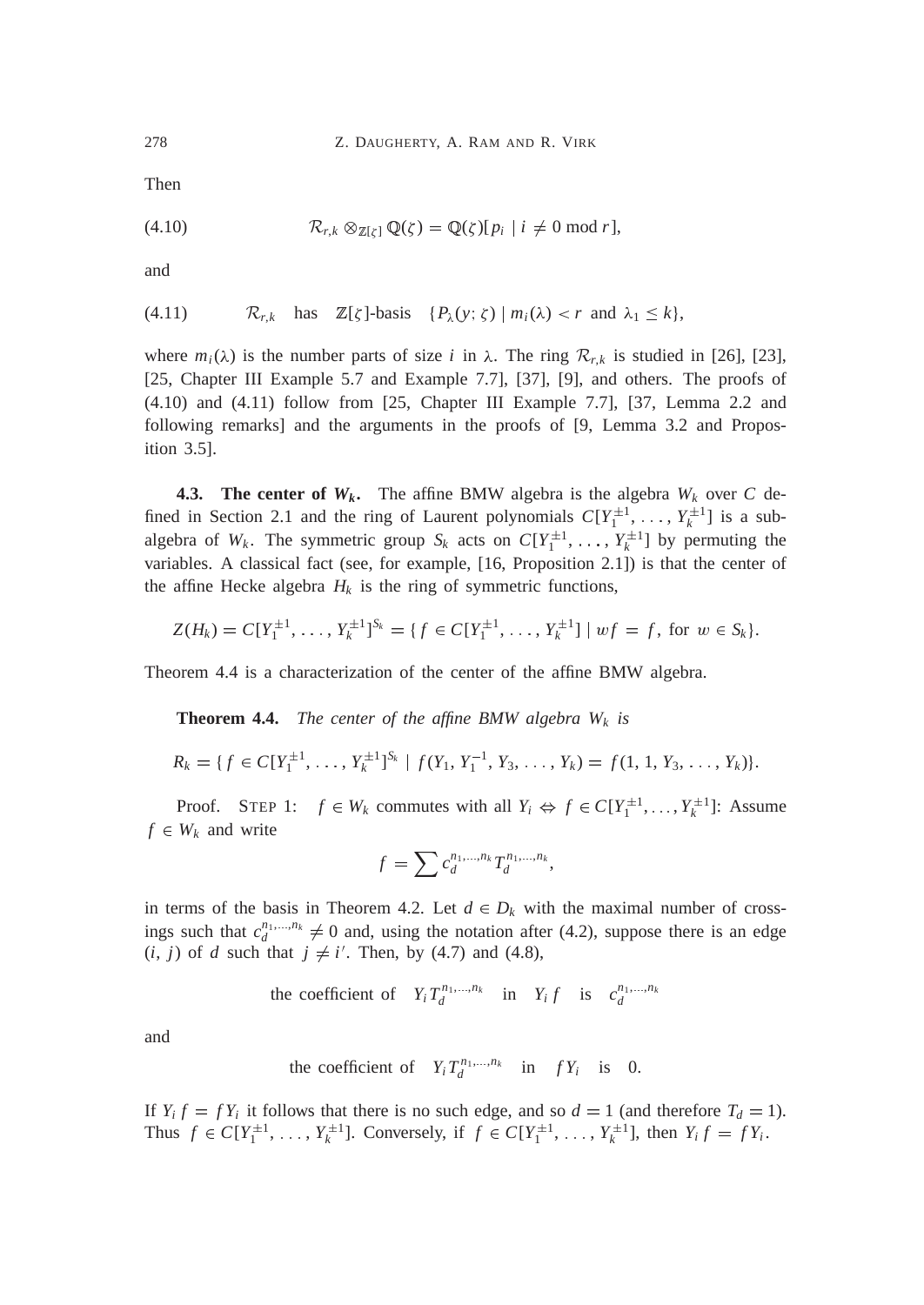STEP 2:  $f \in C[Y_1^{\pm 1}, \ldots, Y_k^{\pm 1}]$  commutes with all  $T_i \Leftrightarrow f \in R_k$ : Assume  $f \in$  $C[Y_1^{\pm 1}, \ldots, Y_k^{\pm 1}]$  and write

$$
f = \sum_{a,b \in \mathbb{Z}} Y_1^a Y_2^b f_{a,b}, \text{ where } f_{a,b} \in C[Y_3^{\pm 1}, \dots, Y_k^{\pm 1}].
$$

Then  $f(1, 1, Y_3, \ldots, Y_k) = \sum_{a, b \in \mathbb{Z}} f_{a, b}$  and

$$
(4.12) \t f(Y_1, Y_1^{-1}, Y_3, \ldots, Y_k) = \sum_{a,b \in \mathbb{Z}} Y_1^{a-b} f_{a,b} = \sum_{l \in \mathbb{Z}} Y_1^l \left( \sum_{b \in \mathbb{Z}} f_{l+b,b} \right).
$$

By direct computation using (3.12) and (3.14),

$$
T_1Y_1^aY_2^b = Y_1^aY_2^aT_1Y_2^{b-a} = s_1(Y_1^aY_2^b)T_1 + (q - q^{-1})\frac{Y_1^aY_2^b - s_1(Y_1^aY_2^b)}{1 - Y_1Y_2^{-1}} + \mathcal{E}_{b-a},
$$

where

$$
\mathcal{E}_{l} = \begin{cases}\n-(q - q^{-1}) \sum_{r=1}^{l} Y_{1}^{l-r} E_{1} Y_{1}^{-r}, & \text{if } l > 0, \\
(q - q^{-1}) \sum_{r=1}^{l} Y_{1}^{l+r-1} E_{1} Y_{1}^{r-1}, & \text{if } l < 0, \\
0, & \text{if } l = 0.\n\end{cases}
$$

It follows that

(4.13) 
$$
T_1 f = (s_1 f) T_1 + (q - q^{-1}) \frac{f - s_1 f}{1 - Y_1 Y_2^{-1}} + \sum_{l \in \mathbb{Z}_{\neq 0}} \mathcal{E}_l \left( \sum_{b \in \mathbb{Z}} f_{l+b,b} \right).
$$

Thus, if  $f(Y_1, Y_1^{-1}, Y_3, \ldots, Y_k) = f(1, 1, Y_3, \ldots, Y_k)$  then, by (4.12),

$$
\sum_{b \in \mathbb{Z}} f_{l+b,b} = 0, \quad \text{for} \quad l \neq 0.
$$

Hence, if  $f \in C[Y_1^{\pm 1},...,Y_k^{\pm 1}]^{S_k}$  and  $f(Y_1, Y_1^{-1}, Y_3,..., Y_k) = f(1, 1, Y_3,..., Y_k)$  then  $s_1 f = f$  and (4.14) holds so that, by (4.13),  $T_1 f = f T_1$ . Similarly, *f* commutes with all  $T_i$ .

Conversely, if  $f \in C[Y_1^{\pm 1}, \ldots, Y_k^{\pm 1}]$  and  $T_i f = f T_i$  then

$$
s_i f = f
$$
 and  $\sum_{b \in \mathbb{Z}} f_{l+b,b} = 0$ , for  $l \neq 0$ ,

so that  $f \in C[Y_1^{\pm 1}, \ldots, Y_k^{\pm 1}]^{S_k}$  and  $f(Y_1, Y_1^{-1}, Y_3, \ldots, Y_k) = f(1, 1, Y_3, \ldots, Y_k)$ .  $\Box$ It follows from (2.7) that  $R_k = Z(W_k)$ .

!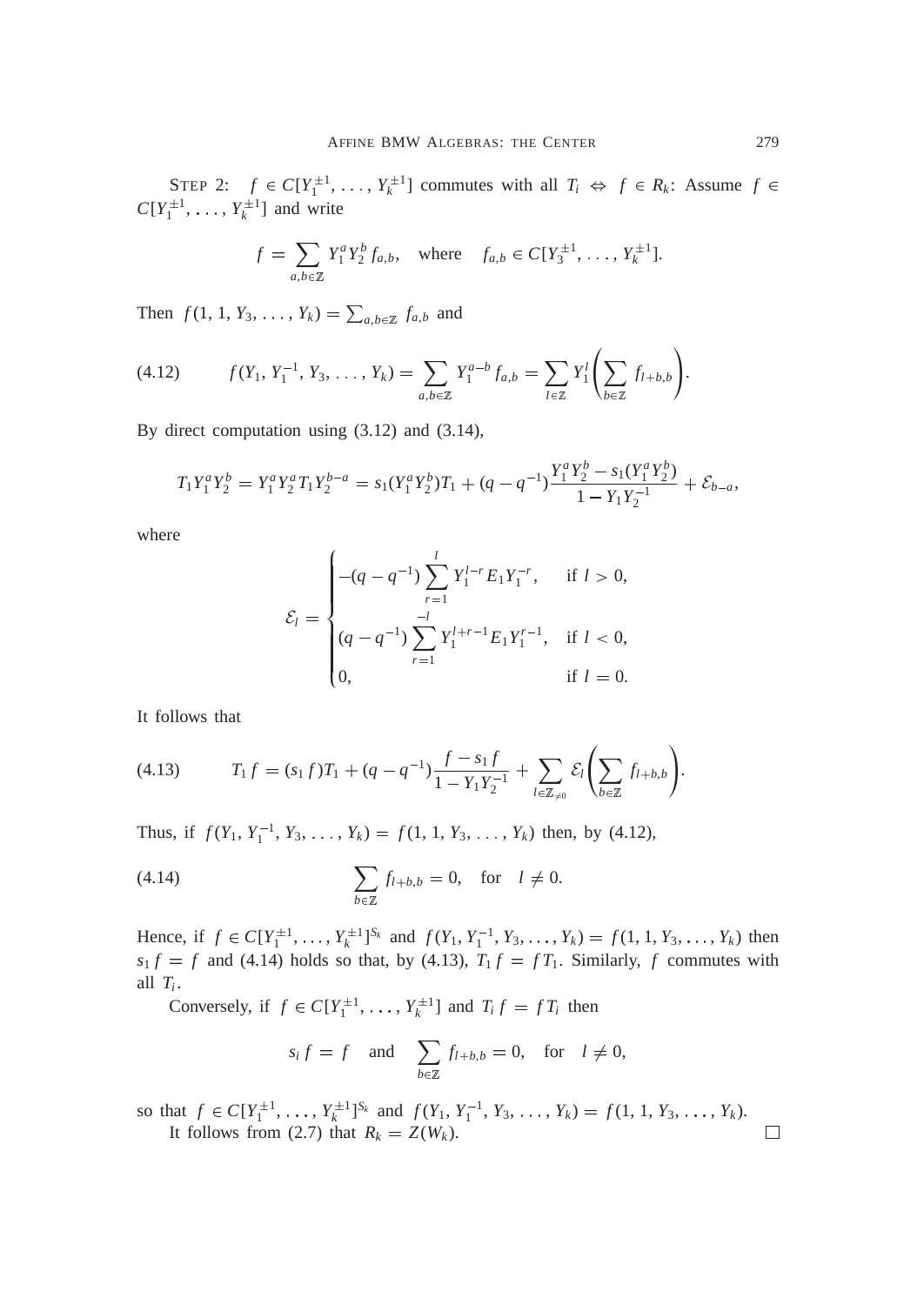The symmetric group  $S_k$  acts on  $\mathbb{Z}^k$  by permuting the factors. The ring

$$
C[Y_1^{\pm 1},\ldots,Y_k^{\pm 1}]^{S_k}
$$
 has basis  $\{m_\lambda \mid \lambda \in \mathbb{Z}^k \text{ with } \lambda_1 \geq \lambda_2 \geq \cdots \geq \lambda_k\},\$ 

where

$$
m_{\lambda} = \sum_{\mu \in S_k \lambda} Y_1^{\mu_1} \cdots Y_k^{\mu_k}.
$$

The *elementary symmetric functions* are

$$
e_r = m_{(1^r, 0^{k-r})}
$$
 and  $e_{-r} = m_{(0^{k-r}, (-1)^r)}$ , for  $r = 0, 1, ..., k$ ,

and the *power sum symmetric functions* are

$$
p_r = m_{(r,0^{k-1})}
$$
 and  $p_{-r} = m_{(0^{k-1},-r)}$ , for  $r \in \mathbb{Z}_{>0}$ .

The Newton identities (see  $[25, Chapter I (2.11')]$ ) say

(4.15) 
$$
le_{l} = \sum_{r=1}^{l} (-1)^{r-1} p_{r} e_{l-r} \text{ and } le_{-l} = \sum_{r=1}^{l} (-1)^{r-1} p_{-r} e_{-(l-r)},
$$

where the second equation is obtained from the first by replacing  $Y_i$  with  $Y_i^{-1}$ . For  $l \in \mathbb{Z}$  and  $\lambda = (\lambda_1, \ldots, \lambda_k) \in \mathbb{Z}^k$ ,

$$
e_k^l m_\lambda = m_{\lambda + (l^k)}
$$
, where  $\lambda + (l^k) = (\lambda_1 + l, \dots, \lambda_k + l)$ .

In particular,

(4.16) 
$$
e_{-r} = e_k^{-1} e_{k-r}, \text{ for } r = 0, \dots, k.
$$

Define

(4.17) 
$$
p_i^+ = p_i + p_{-i}
$$
 and  $p_i^- = p_i - p_{-i}$ , for  $i \in \mathbb{Z}_{>0}$ .

The consequence of (4.16) and (4.15) is that

$$
\mathbb{C}[Y_1^{\pm 1}, \dots, Y_k^{\pm 1}]^{S_k} = \mathbb{C}[e_k^{\pm 1}, e_1, \dots, e_{k-1}]
$$
  
\n
$$
= \mathbb{C}[e_k^{\pm 1}][e_1, e_2, \dots, e_{\lfloor k/2 \rfloor}, e_k e_{-\lfloor (k-1)/2 \rfloor}, \dots, e_k e_{-2}, e_k e_{-1}]
$$
  
\n
$$
= \mathbb{C}[e_k^{\pm 1}][e_1, e_2, \dots, e_{\lfloor k/2 \rfloor}, e_{-\lfloor (k-1)/2 \rfloor}, \dots, e_{-2}, e_{-1}]
$$
  
\n
$$
= \mathbb{C}[e_k^{\pm 1}][p_1, p_2, \dots, p_{\lfloor k/2 \rfloor}, p_{-\lfloor (k-1)/2 \rfloor}, \dots, p_{-2}, p_{-1}]
$$
  
\n
$$
= \mathbb{C}[e_k^{\pm 1}][p_1^+, p_2^+, \dots, p_{\lfloor k/2 \rfloor}, p_{\lfloor (k-1)/2 \rfloor}, \dots, p_2^-, p_1^-].
$$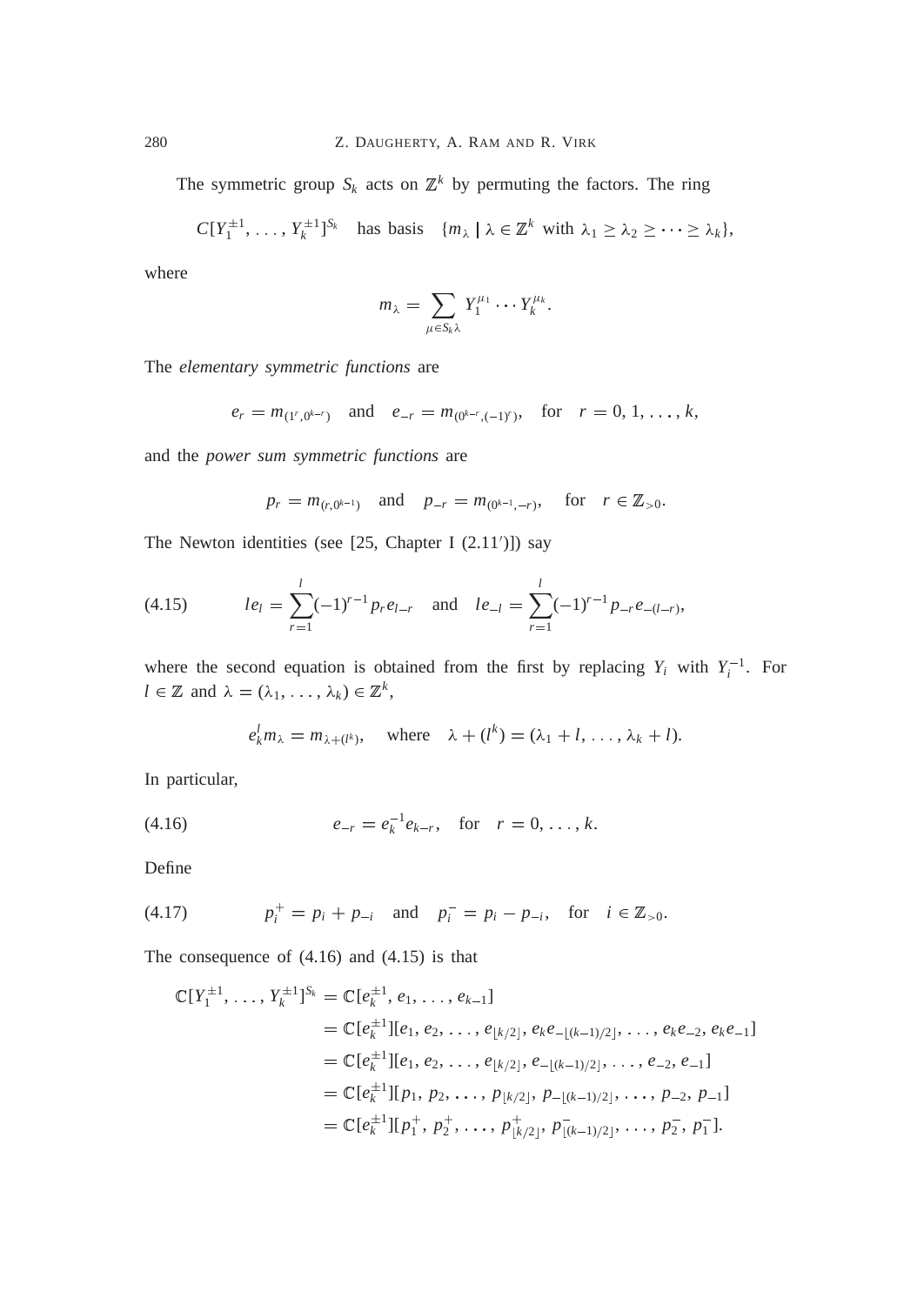For  $v \in \mathbb{Z}^k$  with  $v_1 \geq \cdots \geq v_l > 0$  define

$$
p_v^+ = p_{v_1}^+ \cdots p_{v_l}^+
$$
 and  $p_v^- = p_{v_1}^- \cdots p_{v_l}^-.$ 

Then

$$
\mathbb{C}[Y_1^{\pm 1},\ldots,Y_k^{\pm 1}]^{S_k} \quad \text{has basis} \quad \left\{e_k^l p_\lambda^+ p_\mu^- \middle| l \in \mathbb{Z}, l(\lambda) \leq \left\lfloor \frac{k}{2} \right\rfloor, l(\mu) \leq \left\lfloor \frac{k-1}{2} \right\rfloor \right\}.
$$

In analogy with (4.9) we expect that if  $R_k$  is as in Theorem 4.4 then

$$
R_k = C[e_k^{\pm 1}][p_1^-, p_2^-, \dots].
$$

ACKNOWLEDGEMENTS. Significant work on this paper was done while the authors were in residence at the Mathematical Sciences Research Institute (MSRI) in 2008, and the writing was completed when A. Ram was in residence at the Hausdorff Institute for Mathematics (HIM) in 2011. We thank MSRI and HIM for hospitality, support, and a wonderful working environment during these stays. This research has been partially supported by the National Science Foundation (DMS-0353038) and the Australian Research Council (DP-0986774). We thank S. Fomin for providing the reference [29] and Fred Goodman for providing the reference [4], many informative discussions, much help in processing the theory and for correcting many of our errors. We thank J. Enyang for his helpful comments on the manuscript. Finally, many thanks to the referee for a critical reading and the discovery of an omission in our original definition of the degenerate affine braid algebra.

#### **References**

- [1] T. Arakawa and T. Suzuki: *Duality between* sl*n*(**C**) *and the degenerate affine Hecke algebra*, J. Algebra **209** (1998), 288–304.
- [2] S. Ariki, A. Mathas and H. Rui: *Cyclotomic Nazarov–Wenzl algebras*, Nagoya Math. J. **182** (2006), 47–134.
- [3] P. Baumann: *On the center of quantized enveloping algebras*, J. Algebra **203** (1998), 244–260.
- [4] A. Beliakova and C. Blanchet: *Skein construction of idempotents in Birman–Murakami–Wenzl algebras*, Math. Ann. **321** (2001), 347–373.
- [5] R. Brauer: *On algebras which are connected with the semisimple continuous groups*, Ann. of Math. (2) **38** (1937), 857–872.
- [6] Z. Daugherty, A. Ram and R. Virk: *Affine and degenerate affine BMW algebras*: *actions on tensor space*, Selecta Math. (N.S.) **19** (2013), 611–653.
- [7] M. Ehrig and C. Stroppel: *Nazarov-Wenzl algebras*, *coideal subalgebras and categorified skew Howe duality*, arXiv:1310.1972.
- [8] J. Enyang: *Specht modules and semisimplicity criteria for Brauer and Birman–Murakami–Wenzl algebras*, J. Algebraic Combin. **26** (2007), 291–341.
- [9] B. Feigin, M. Jimbo, T. Miwa, E. Mukhin and Y. Takeyama: *Symmetric polynomials vanishing on the diagonals shifted by roots of unity*, Int. Math. Res. Not. **2003**, 999–1014.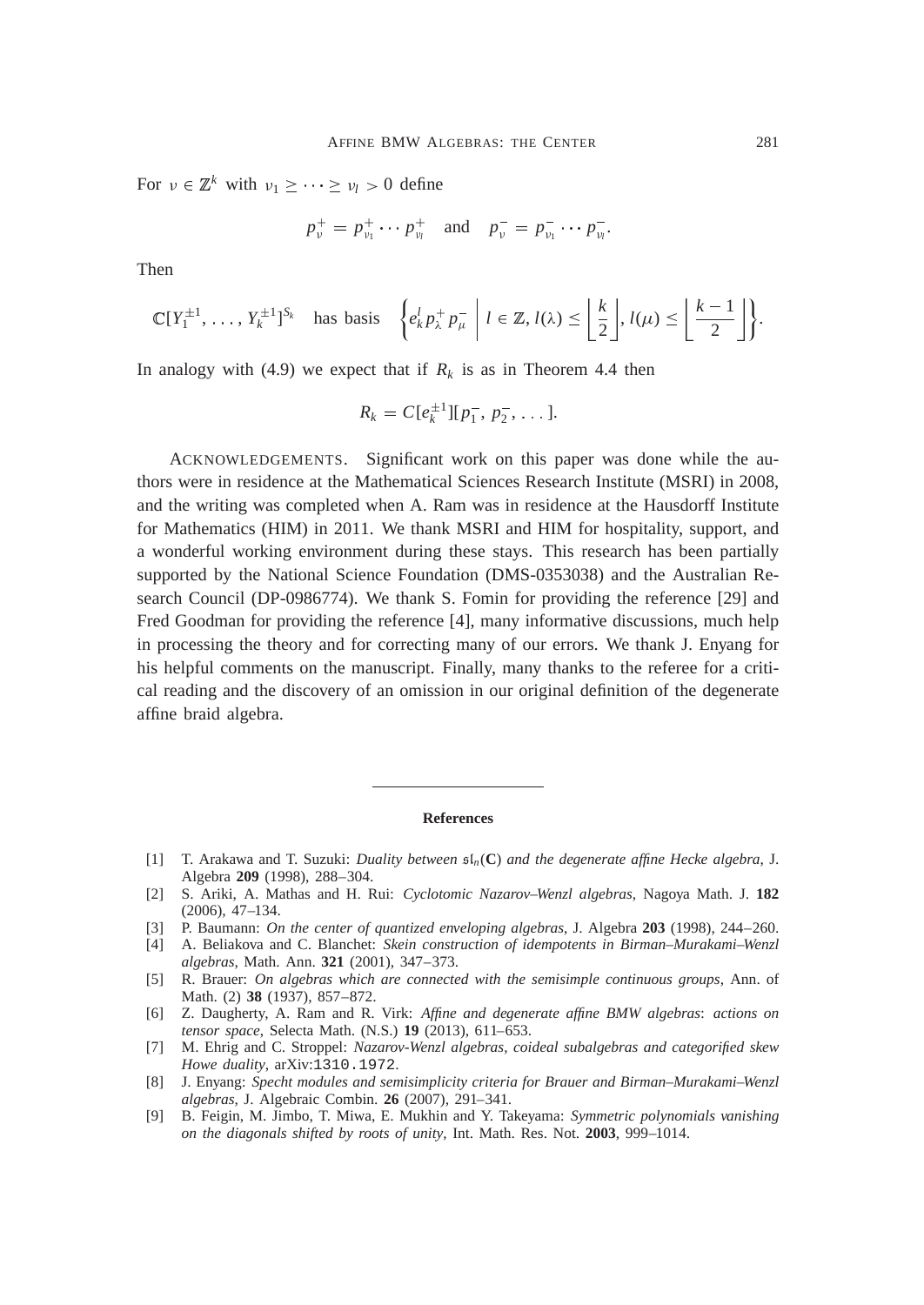- [10] F.M. Goodman: *Cellularity of cyclotomic Birman–Wenzl–Murakami algebras*, J. Algebra **321** (2009), 3299–3320.
- [11] F.M. Goodman: *Comparison of admissibility conditions for cyclotomic Birman–Wenzl–Murakami algebras*, J. Pure Appl. Algebra **214** (2010), 2009–2016.
- [12] F.M. Goodman: *Admissibility conditions for degenerate cyclotomic BMW algebras*, Comm. Algebra **39** (2011), 452–461.
- [13] F.M. Goodman and H. Hauschild: *Affine Birman–Wenzl–Murakami algebras and tangles in the solid torus*, Fund. Math. **190** (2006), 77–137.
- [14] F.M. Goodman and H.H. Mosley: *Cyclotomic Birman–Wenzl–Murakami algebras*, I, *Freeness and realization as tangle algebras*, J. Knot Theory Ramifications **18** (2009), 1089–1127.
- [15] F.M. Goodman and H.H. Mosley: *Cyclotomic Birman–Wenzl–Murakami algebras*, II, *admissibility relations and freeness*, Algebr. Represent. Theory **14** (2011), 1–39.
- [16] I. Grojnowski and M. Vazirani: *Strong multiplicity one theorems for affine Hecke algebras of type A*, Transform. Groups **6** (2001), 143–155.
- [17] R. Häring-Oldenburg: *The reduced Birman–Wenzl algebra of Coxeter type B*, J. Algebra **213** (1999), 437–466.
- [18] R. Häring-Oldenburg: *An Ariki–Koike like extension of the Birman–Murakami–Wenzl algebra*, preprint (1998), arXiv:q-alg/9712030.
- [19] R. Häring-Oldenburg: *Cyclotomic Birman–Murakami–Wenzl algebras*, J. Pure Appl. Algebra **161** (2001), 113–144.
- [20] A. Kleshchev: Linear and Projective Representations of Symmetric Groups, Cambridge Tracts in Mathematics **163**, Cambridge Univ. Press, Cambridge, 2005.
- [21] C. Kriloff and A. Ram: *Representations of graded Hecke algebras*, Represent. Theory **6** (2002), 31–69.
- [22] T. Lam: *Affine Schubert classes*, *Schur positivity*, *and combinatorial Hopf algebras*, Bull. Lond. Math. Soc. **43** (2011), 328–334.
- [23] A. Lascoux, B. Leclerc and J.-Y. Thibon: *Green polynomials and Hall–Littlewood functions at roots of unity*, European J. Combin. **15** (1994), 173–180.
- [24] T. Lam, A. Schilling and M. Shimozono: *Schubert polynomials for the affine Grassmannian of the symplectic group*, Math. Z. **264** (2010), 765–811.
- [25] I.G. Macdonald: Symmetric Functions and Hall Polynomials, second edition, Oxford Univ. Press, New York, 1995.
- [26] A.O. Morris: *On an algebra of symmetric functions*, Quart. J. Math. Oxford Ser. (2) **16** (1965), 53–64.
- [27] M. Nazarov: *Young*'*s orthogonal form for Brauer*'*s centralizer algebra*, J. Algebra **182** (1996), 664–693.
- [28] R. Orellana and A. Ram: *Affine braids*, *Markov traces and the category* O; in Algebraic Groups and Homogeneous Spaces, Tata Inst. Fund. Res. Stud. Math, Tata Inst. Fund. Res., Mumbai, 2007, 423–473.
- [29] P. Pragacz: *Algebro-geometric applications of Schur S- and Q-polynomials*; in Topics in Invariant Theory (Paris, 1989/1990), Lecture Notes in Math. **1478**, Springer, Berlin, 1991, 130–191.
- [30] A. Ram: *Affine Hecke algebras and generalized standard Young tableaux*, J. Algebra **260** (2003), 367–415.
- [31] H. Rui: *On the classification of finite dimensional irreducible modules for affine BMW algebras*, arXiv:1206.3771.
- [32] H. Rui and M. Si: *On the structure of cyclotomic Nazarov–Wenzl algebras*, J. Pure Appl. Algebra **212** (2008), 2209–2235.
- [33] H. Rui and M. Si: *Gram determinants and semisimplicity criteria for Birman–Wenzl algebras*, J. Reine Angew. Math. **631** (2009), 153–179.
- [34] H. Rui and J. Xu: *On the semisimplicity of the cyclotomic Brauer algebras*, II, J. Algebra **312** (2007), 995–1010.
- [35] H. Rui and J. Xu: *The representations of cyclotomic BMW algebras*, J. Pure Appl. Algebra **213** (2009), 2262–2288.
- [36] A. Sartori: *The degenerate affine walled Brauer algebra*, arXiv:1305.2347.